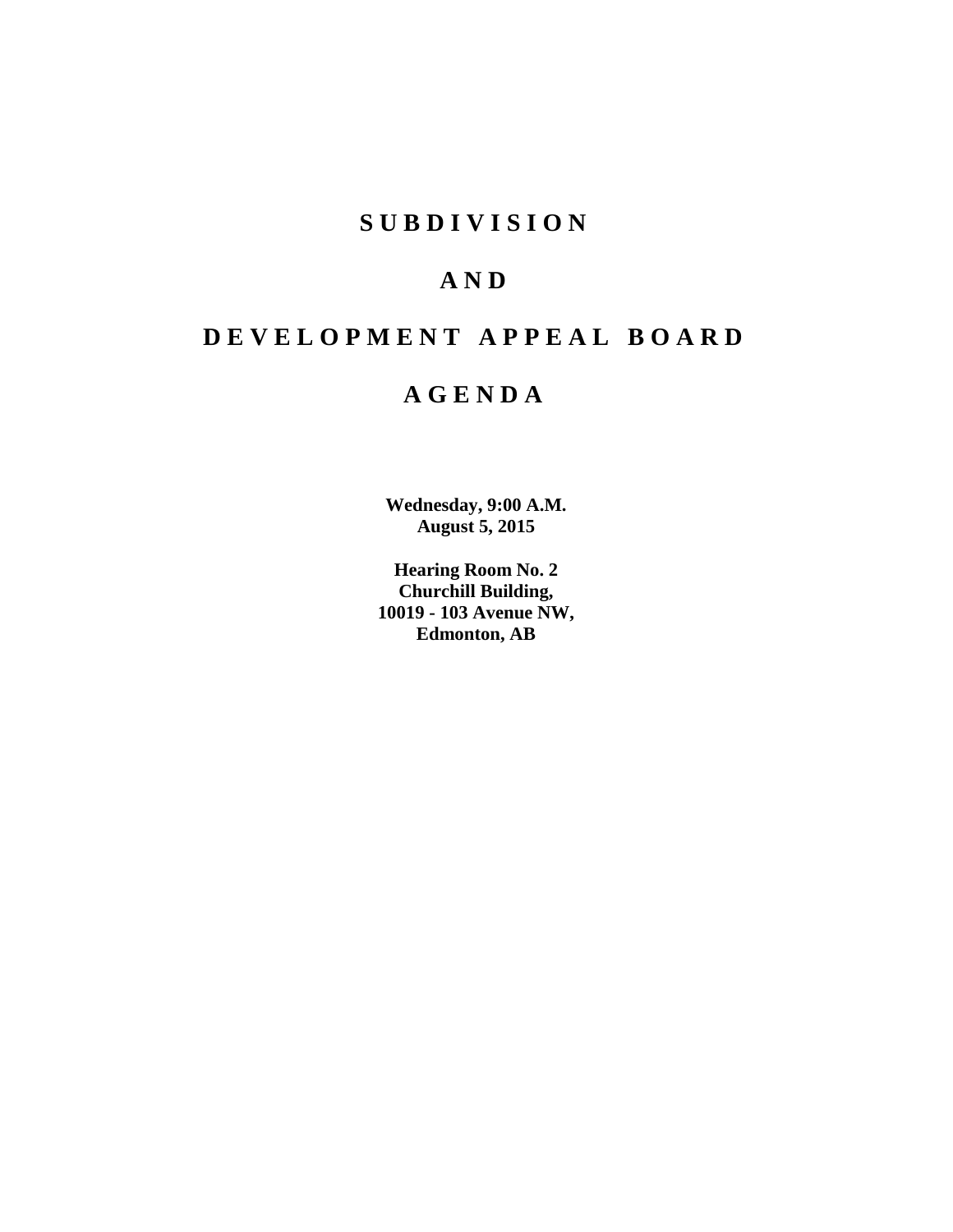## **SUBDIVISION AND DEVELOPMENT APPEAL BOARD HEARING ROOM NO. 2**

| Τ            | 9:00 A.M.                           | SDAB-D-15-171 | Construct exterior alterations (Driveway<br>extension, $6.0m \times 1.22m$ and $1.55m \times 12m$ )<br>existing without permits |
|--------------|-------------------------------------|---------------|---------------------------------------------------------------------------------------------------------------------------------|
|              |                                     |               | 3210 - 35A Avenue NW<br>Project No.: 158053134-002                                                                              |
|              |                                     |               | BREAK - 10:15 A.M. TO 10:30 A.M.                                                                                                |
| $\mathbf{H}$ | $10:30$ A.M.                        | SDAB-D-15-169 | Construct an Accessory Building (rear detached<br>2 Storey Garage - 5.72m x 12.50m)                                             |
|              |                                     |               | 10185 - 92 Street NW<br>Project No.: 140968761-005                                                                              |
|              |                                     |               | LUNCH BREAK - 12:00 P.M. TO 1:00 P.M.                                                                                           |
| III          | $1:00$ P.M.                         | SDAB-D-15-170 | Construct a Semi-detached House with veranda<br>and fireplace and to demolish a Single Detached<br>House                        |
|              |                                     |               | 7324 - 81 Avenue NW<br>Project No.: 170694991-001                                                                               |
|              |                                     |               | BREAK - 2:45 P.M. TO 3:00 P.M.                                                                                                  |
| IV           | $3:00$ P.M.                         | SDAB-D-15-168 | Construct an Accessory Building (rear detached                                                                                  |
|              | <b>Tabled to August 12/13, 2015</b> |               | Garage, 8.53m x 7.93m)                                                                                                          |
|              |                                     |               | 5423 - 203 Street NW<br>Project No.: 173111314-001                                                                              |
|              | <b>NOTE:</b>                        |               | Unless otherwise stated, all references to "Section numbers" refer to<br>the authority under the Edmonton Zoning Bylaw 12800.   |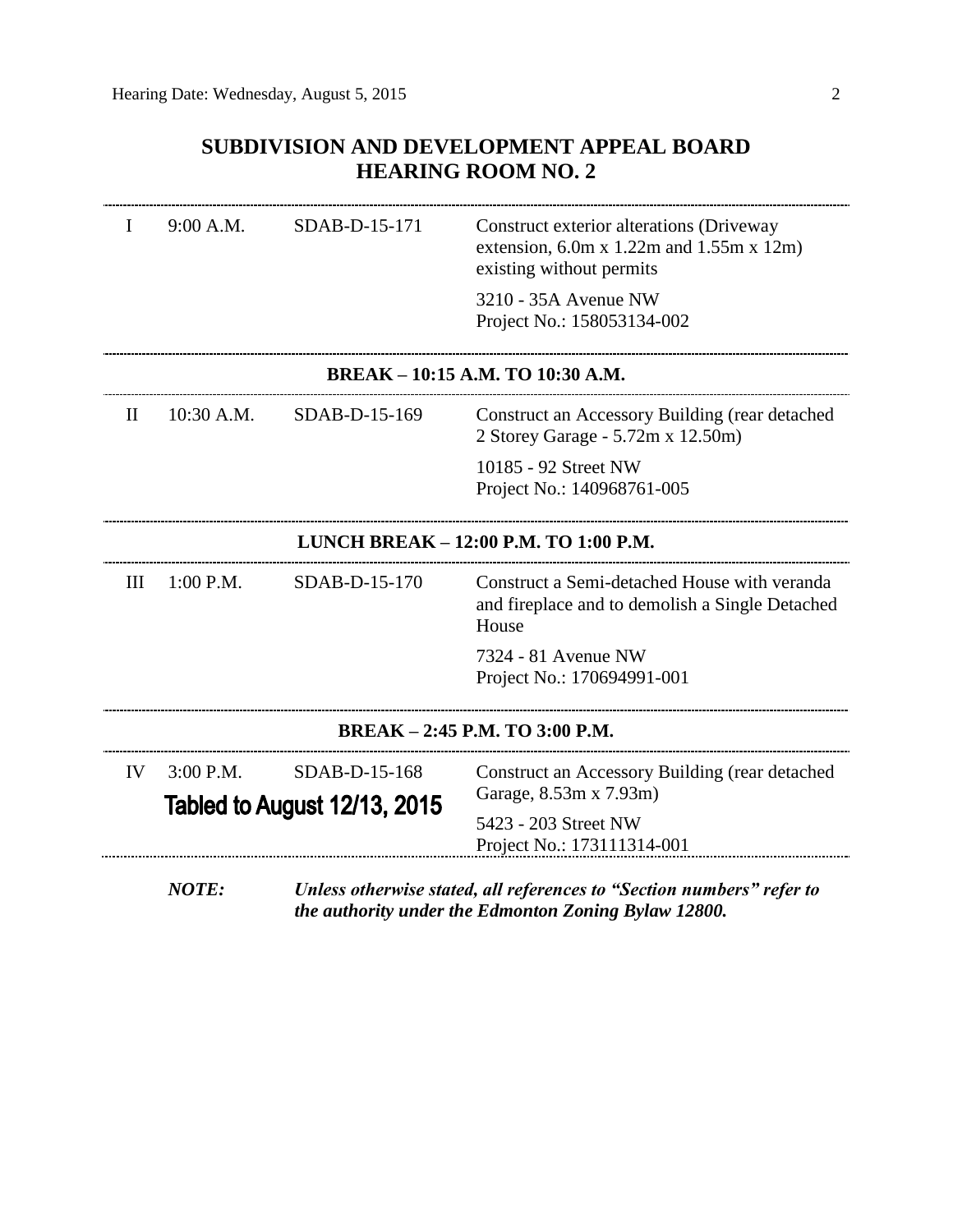| <b>ITEM I: 9:00 A.M.</b> |                                                  | FILE: SDAB-D-15-171                                                                                                                    |
|--------------------------|--------------------------------------------------|----------------------------------------------------------------------------------------------------------------------------------------|
|                          |                                                  | AN APPEAL FROM THE DECISION OF THE DEVELOPMENT OFFICER                                                                                 |
|                          | <b>APPELLANT:</b>                                |                                                                                                                                        |
|                          | <b>APPLICATION NO.:</b>                          | 158053134-002                                                                                                                          |
|                          | <b>APPLICATION TO:</b>                           | Construct<br>exterior<br>alterations<br>(driveway extension, $6.0m \times 1.22m$<br>and $1.55m \times 12m$ existing without<br>permits |
|                          | <b>DECISION OF THE</b><br>DEVELOPMENT AUTHORITY: | Refused                                                                                                                                |
|                          | <b>DECISION DATE:</b>                            | July 6, 2015                                                                                                                           |
|                          | <b>DATE OF APPEAL:</b>                           | July 8, 2015                                                                                                                           |
|                          | MUNICIPAL DESCRIPTION<br>OF SUBJECT PROPERTY:    | 3210 - 35A Avenue NW                                                                                                                   |
|                          | <b>LEGAL DESCRIPTION:</b>                        | Plan 0125039 Blk 36 Lot 72                                                                                                             |
|                          | ZONE:                                            | RF1 Single Detached Residential Zone                                                                                                   |
|                          | <b>OVERLAY:</b>                                  | N/A                                                                                                                                    |
|                          | PLANS IN EFFECT:                                 | Meadows Area Structure Plan<br>Wild Rose Neighbourhood Structure<br>Plan                                                               |

#### DEVELOPMENT OFFICER'S DECISION

REFUSED - The proposed development is refused for the following reasons:

1) Section 6.1(26): Driveway means an area that provides access for vehicles from a public or private roadway to a Garage or Parking Area

Other than the approved 6.1 m wide concrete front driveway, the existing concrete extension on the left side and right side of the property does not lead to an overhead garage door or parking area. (Section 6.1(26)).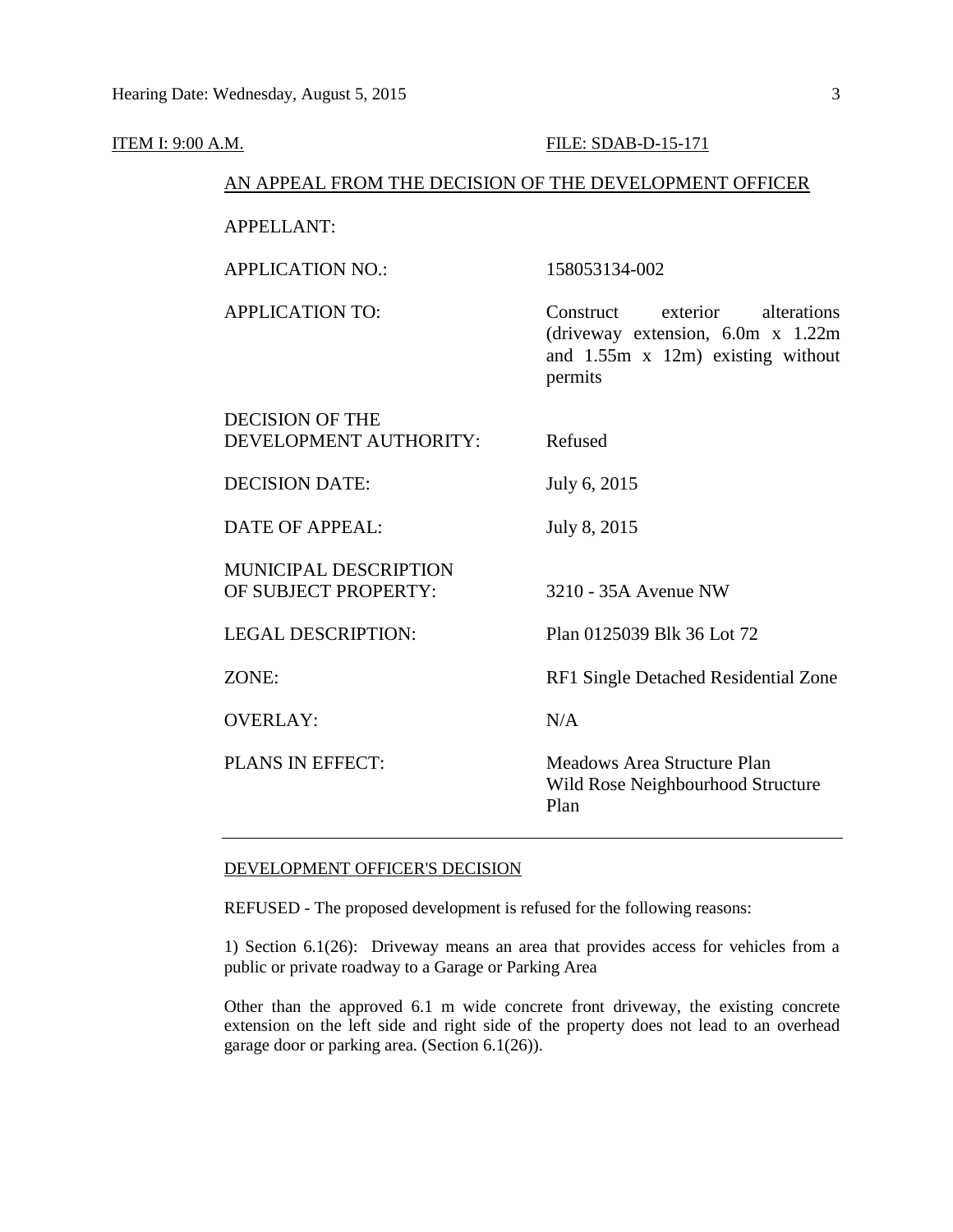2) Section 54.1(4)(b): for a Site 10.4 m wide or greater, have a maximum width that shall be calculated as the product of 3.1 m multiplied by the total number of adjacent side-byside parking spaces contained within the Garage.

The proposed driveway is beyond the containment of the Garage by a total of 2.90m not including the existing extension encroaching on the neighbouring property to the West.

3) Section 55.4(1): All open space including Front Yards, Rear Yards, Side Yards and Yards, at grade Amenity Areas, Private Outdoor Amenity Areas, Setback areas and Separation Spaces shall be landscaped with trees, shrubs, flower beds, grass, ground cover or suitable decorative hardsurfacing.

The driveway extension is in the front of the property. Based on the landscaping regulations, front yards/front setbacks must be landscaped. Monolithic concrete is not considered a form of landscaping. (Section 55.4(1)) (Section 6.1(55))

4) Section 54.2(2)(e): Except as otherwise provided for in this Bylaw, parking spaces, not including Driveways, that are required in accordance with the minimum standards of this Bylaw shall be located in accordance with the following: parking spaces shall not be located within a Front Yard.

The Front yard of this property between the left side property line and 1.54m beyond the East wall of the front attached garage, are being used for parking. These areas should been landscaped and parking is also not allowed within these yards.

5) Section 11.3(1): Given the above observations, the proposed development would unduly interfere with the amenities of the neighbourhood, or materially interfere with or affect the use, enjoyment or value of neighbouring properties in the opinion of the Development Officer.

The extensive concrete which will cover the majority of the front yard is unsightly. Other than areas designated for driveway, the rest of the front yard should be landscaped. Parking on areas that should be landscaped also takes away from desirable curb appeal. This proposed driveway extension is not in keeping with the character of the neighbourhood.

#### NOTES:

Sufficient on site parking is provided through the provision of a 2-car front attached garage, additional parking spaces create a negative impact to the site and the surrounding neighbourhood.

This Development Permit application "To construct exterior alterations (driveway extension, 6.0m x 1.22m and 1.55m x 12m) existing without permits." originated as a Development Compliance Complaint.

Runoff may drain onto neighbouring properties creating a negative impact.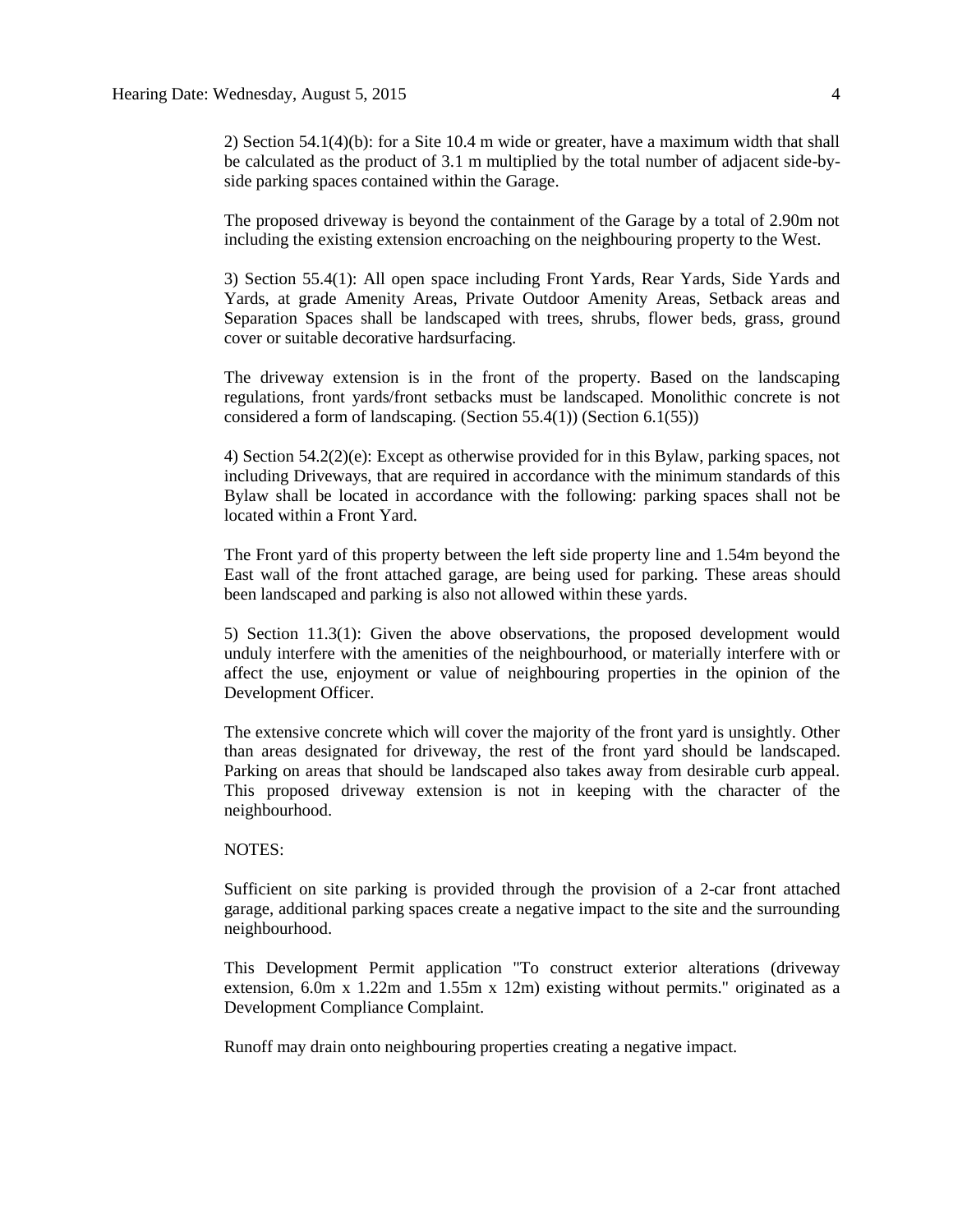This sort of driveway extension is not characteristic of the neighbourhood, nor allowed in the City of Edmonton.

Unless otherwise stated, all above references to section numbers refer to the authority under the Edmonton Zoning Bylaw 12800.

#### APPELLANT'S SUBMISSION

There are other properties in the area that have extended driveways.

I did not know a permit was required.

There is no parking at the rear of the property.

It is difficult to park on the road as there is a bus route along my street.

#### SUBDIVISION AND DEVELOPMENT APPEAL BOARD OFFICER'S COMMENTS

Under Section 110.2(4) of the *Edmonton Zoning Bylaw,* **Single Detached Housing** is a Permitted Use in the RF1 Single Detached Residential Zone.

The *Edmonton Zoning Bylaw* states the following with respect to the **Location of Vehicular Parking Facilities:**

- 54.2(2)(e) Except as otherwise provided for in this Bylaw, parking spaces, not including Driveways, that are required in accordance with the minimum standards of this Bylaw shall be located in accordance with the following:
	- i. parking spaces shall not be located within a Front Yard;

#### **The Development Officer made the following determination:**

**4) Section 54.2(2)(e): Except as otherwise provided for in this Bylaw, parking spaces, not including Driveways, that are required in accordance with the minimum standards of this Bylaw shall be located in accordance with the following: parking spaces shall not be located within a Front Yard.**

**The Front yard of this property between the left side property line and 1.54m beyond the East wall of the front attached garage, are being used for parking. These areas should been landscaped and parking is also not allowed within these yards.**

Section 6.1(26) defines **Driveway** as "an area that provides access for vehicles from a public or private roadway to a Garage or Parking Area".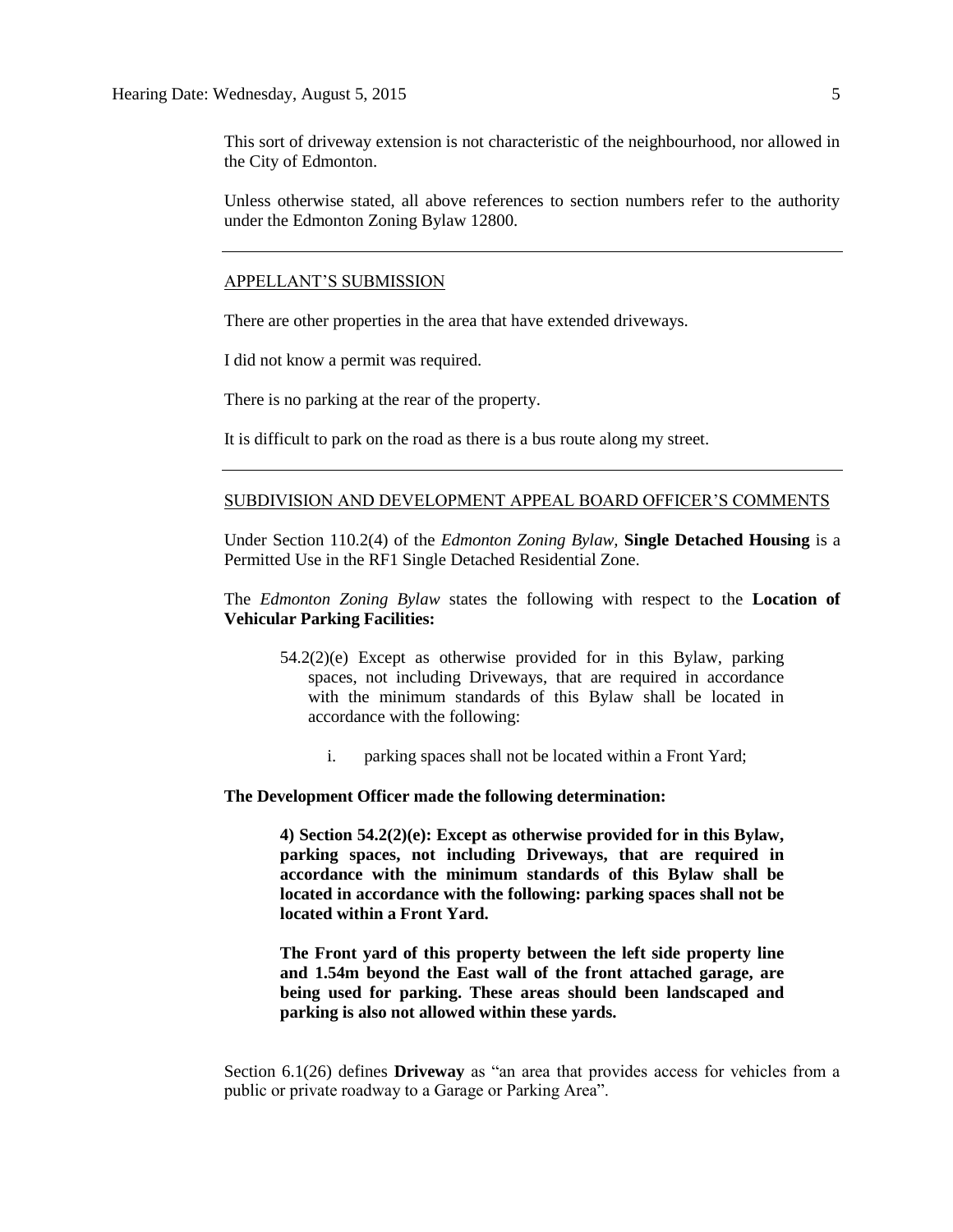**The Development Officer made the following determination:**

**1) Section 6.1(26): Driveway means an area that provides access for vehicles from a public or private roadway to a Garage or Parking Area**

**Other than the approved 6.1 m wide concrete front driveway, the existing concrete extension on the left side and right side of the property does not lead to an overhead garage door or parking area. (Section 6.1(26)).**

The *Edmonton Zoning Bylaw* states the following with respect to **Off-street Parking and Loading Regulations:**

- 54.1(4) The Front Yard of any at-grade Dwelling unit in any Residential Zone, or in the case of a corner Site, the Front Yard or the flanking Side Yard in any Residential Zone, may include a maximum of one Driveway. The area hardsurfaced for a Driveway, not including the area used as a walkway, shall:
	- a. a minimum width of 3.1 m; and
	- b. for a Site 10.4 m wide or greater, have a maximum width that shall be calculated as the product of 3.1 m multiplied by the total number of adjacent side-by-side parking spaces contained within the Garage ; and
	- c. for a Site less than 10.4 m wide, have a maximum width of 3.1 m.

The Driveway shall lead directly from the roadway to the required Garage or Parking Area.

#### **The Development Officer made the following determination:**

**2.) Section 54.1(4)(b): for a Site 10.4 m wide or greater, have a maximum width that shall be calculated as the product of 3.1 m multiplied by the total number of adjacent side-by-side parking spaces contained within the Garage.**

**The proposed driveway is beyond the containment of the Garage by a total of 2.90m not including the existing extension encroaching on the neighbouring property to the West.**

The *Edmonton Zoning Bylaw* defines **Landscaping** as follows:

6.1(55) Landscaping means the preservation or modification of the natural features of a Site through the placement or addition of any or a combination of the following: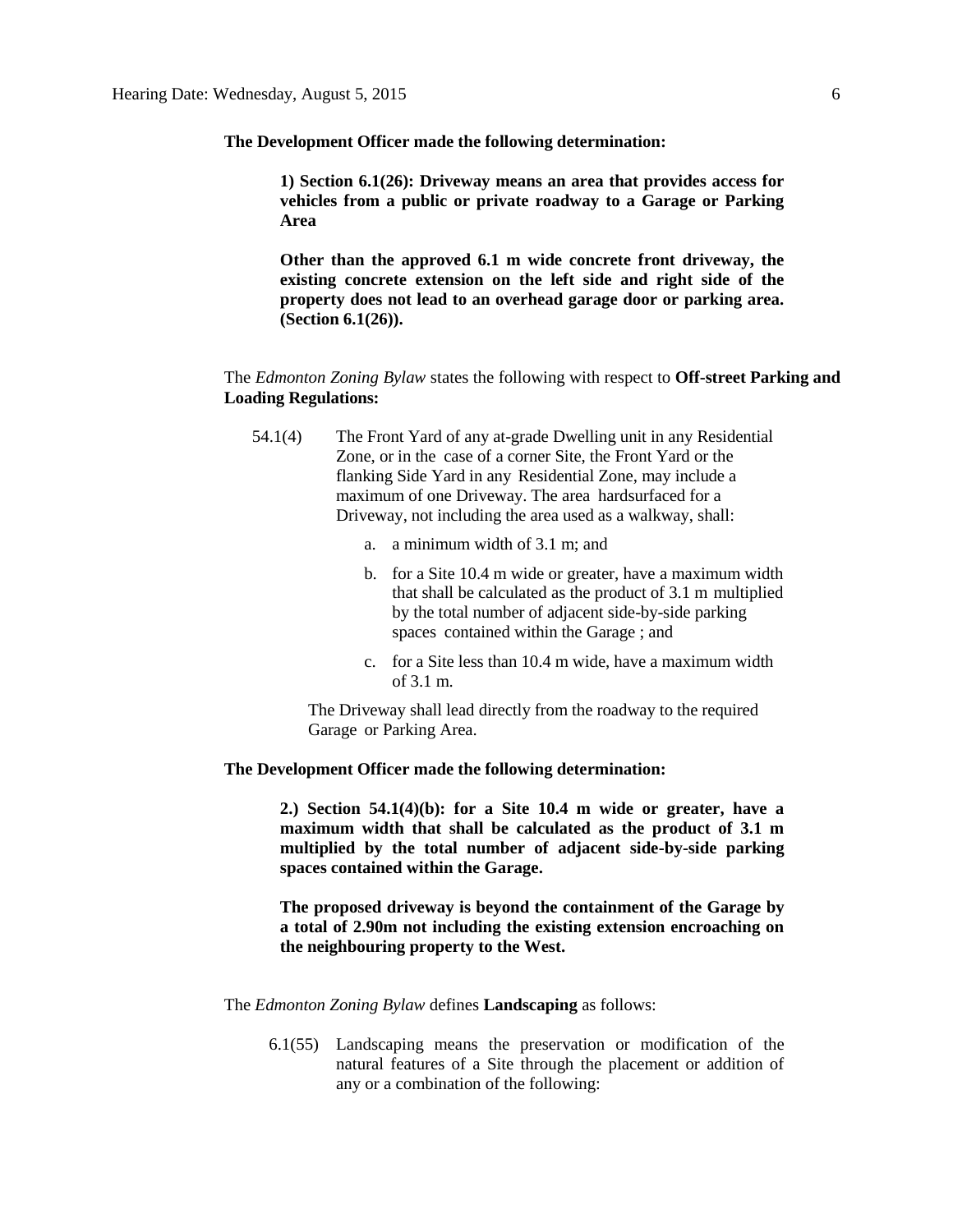- a. soft landscaping elements such as trees, shrubs, plants, lawns and ornamental plantings;
- b. decorative hardsurfacing elements such as bricks, pavers, shale, crushed rock or other suitable materials, excluding monolithic concrete and asphalt, in the form of patios, walkways and paths; and
- c. architectural elements such as decorative fencing, walls and sculpture;

#### The *Edmonton Zoning Bylaw* states the following with respect to **Landscaping:**

55.4(1) All open space including Front Yards, Rear Yards, Side Yards and Yards, at grade Amenity Areas, Private Outdoor Amenity Areas, Setback areas and Separation Spaces shall be landscaped with trees, shrubs, flower beds, grass, ground cover or suitable decorative hardsurfacing, in accordance with the Landscape Plan submitted pursuant to subsection 55.3 and approved by the Development Officer.

#### **The Development Officer made the following determination:**

**3.) Section 55.4(1): All open space including Front Yards, Rear Yards, Side Yards and Yards, at grade Amenity Areas, Private Outdoor Amenity Areas, Setback areas and Separation Spaces shall be landscaped with trees, shrubs, flower beds, grass, ground cover or suitable decorative hardsurfacing.**

**The driveway extension is in the front of the property. Based on the landscaping regulations, front yards/front setbacks must be landscaped. Monolithic concrete is not considered a form of landscaping. (Section 55.4(1)) (Section 6.1(55))**

The *Edmonton Zoning Bylaw* states the following with respect to **Variance to Regulations:** 

- 11.3 The Development Officer may approve, with or without conditions as a Class B Development, an application for development that does not comply with this Bylaw where:
	- 1. the proposed development would not, in his opinion:
		- a. unduly interfere with the amenities of the neighbourhood; or
		- b. materially interfere with or affect the use, enjoyment or value of neighbouring properties.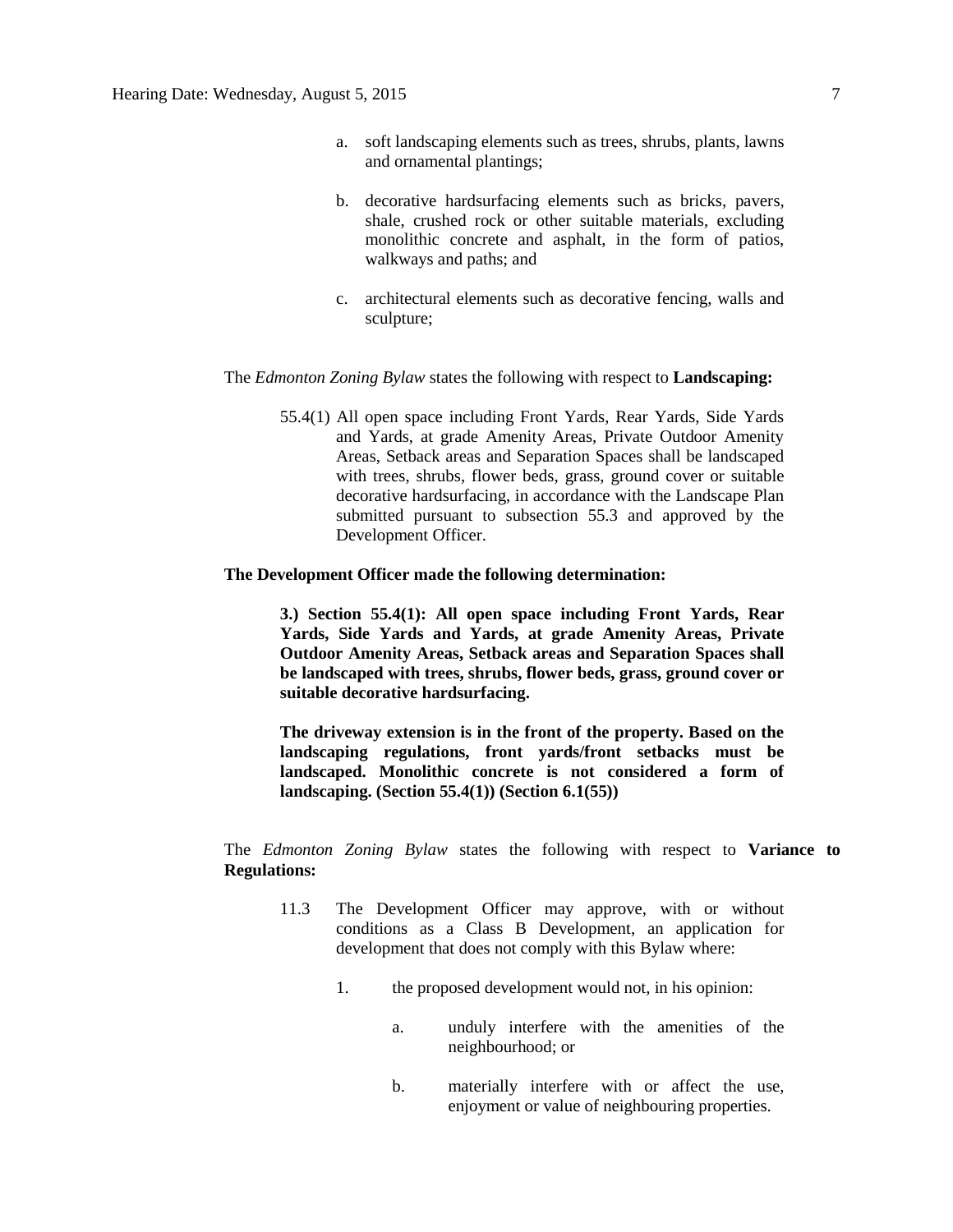**The Development Officer made the following determination:**

**5.) Section 11.3(1): Given the above observations, the proposed development would unduly interfere with the amenities of the neighbourhood, or materially interfere with or affect the use, enjoyment or value of neighbouring properties in the opinion of the Development Officer.**

**The extensive concrete which will cover the majority of the front yard is unsightly. Other than areas designated for driveway, the rest of the front yard should be landscaped. Parking on areas that should be landscaped also takes away from desirable curb appeal. This proposed driveway extension is not in keeping with the character of the neighbourhood.**

Under Section 6.1(40), **Front Yard** is defined as "the portion of a Site abutting the Front Lot Line extending across the full width of the Site, situated between the Front Lot Line and the nearest wall of the principal building, not including projections."



Section 6.1(41), **Garage** is defined as "an Accessory building, or part of a principal building designed and used primarily for the storage of motor vehicles and includes a carport".

Section 6.1(69), **Parking Area** is defined as "an area that is used for the parking of vehicles. A Parking Area is comprised of one or more parking spaces, and includes a parking pad, but does not include a Driveway".

Section 110.1 states that the **General Purpose** of the **RF1 Single Detached Residential Zone** "is to provide for Single Detached Housing while allowing other forms of small scale housing in the form of Secondary Suites, Semi-detached Housing and Duplex Housing under certain conditions."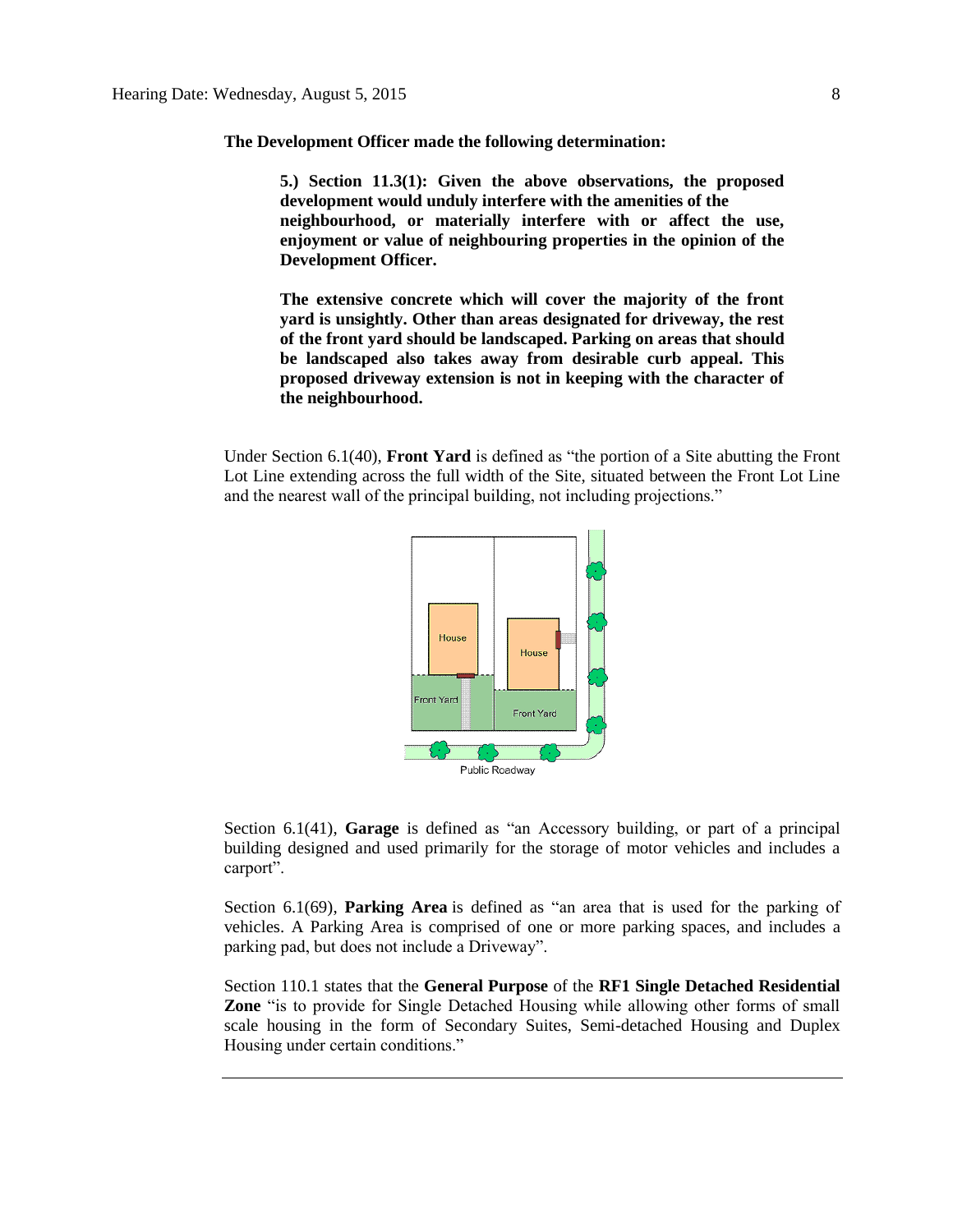Provincial legislation requires that the Subdivision and Development Appeal Board issue its official decision in writing within fifteen days of the conclusion of the hearing. Bylaw No. 11136 requires that a verbal announcement of the Board's decision shall be made at the conclusion of the hearing of an appeal, but the verbal decision is not final nor binding on the Board until the decision has been given in writing in accordance with the Municipal Government Act.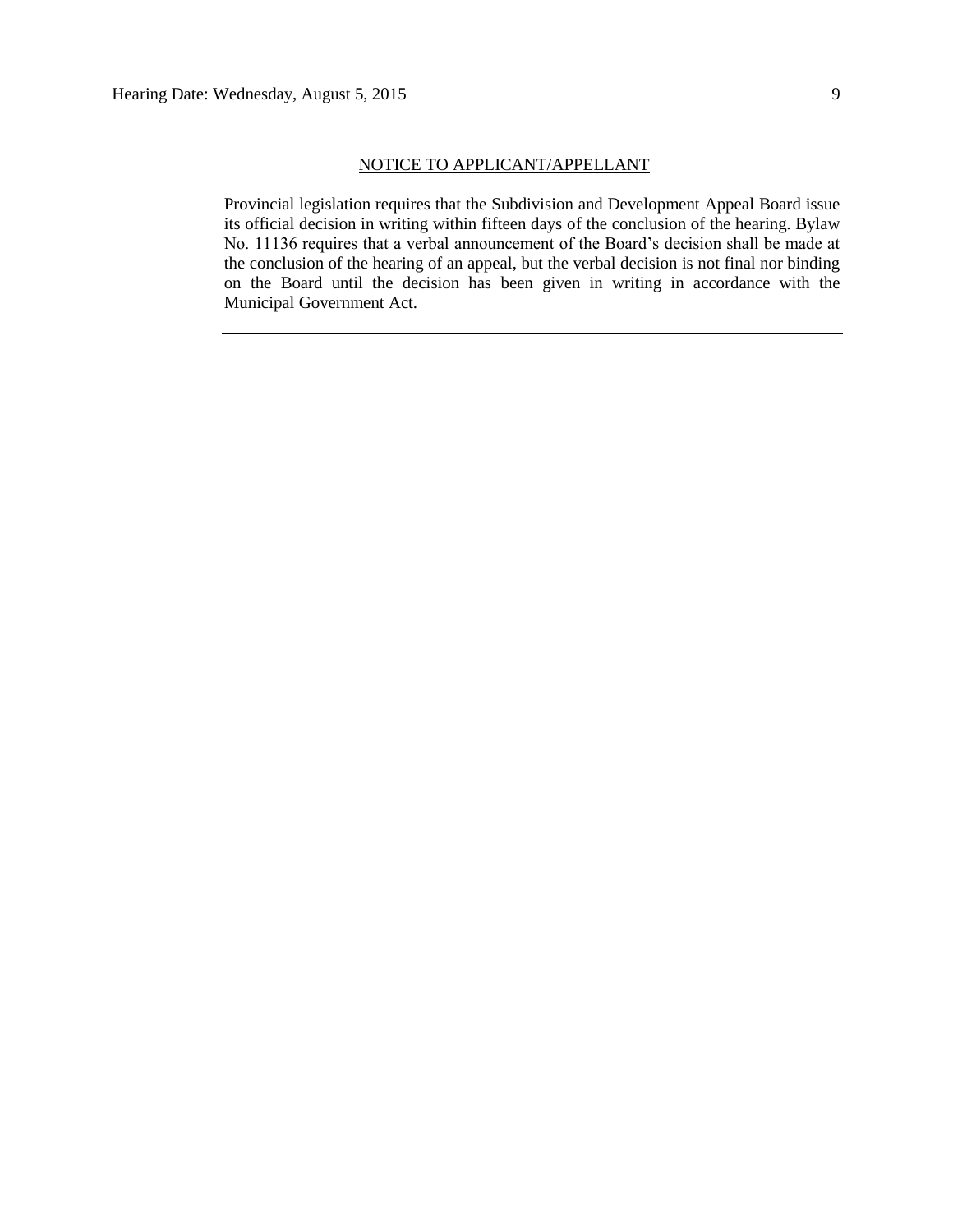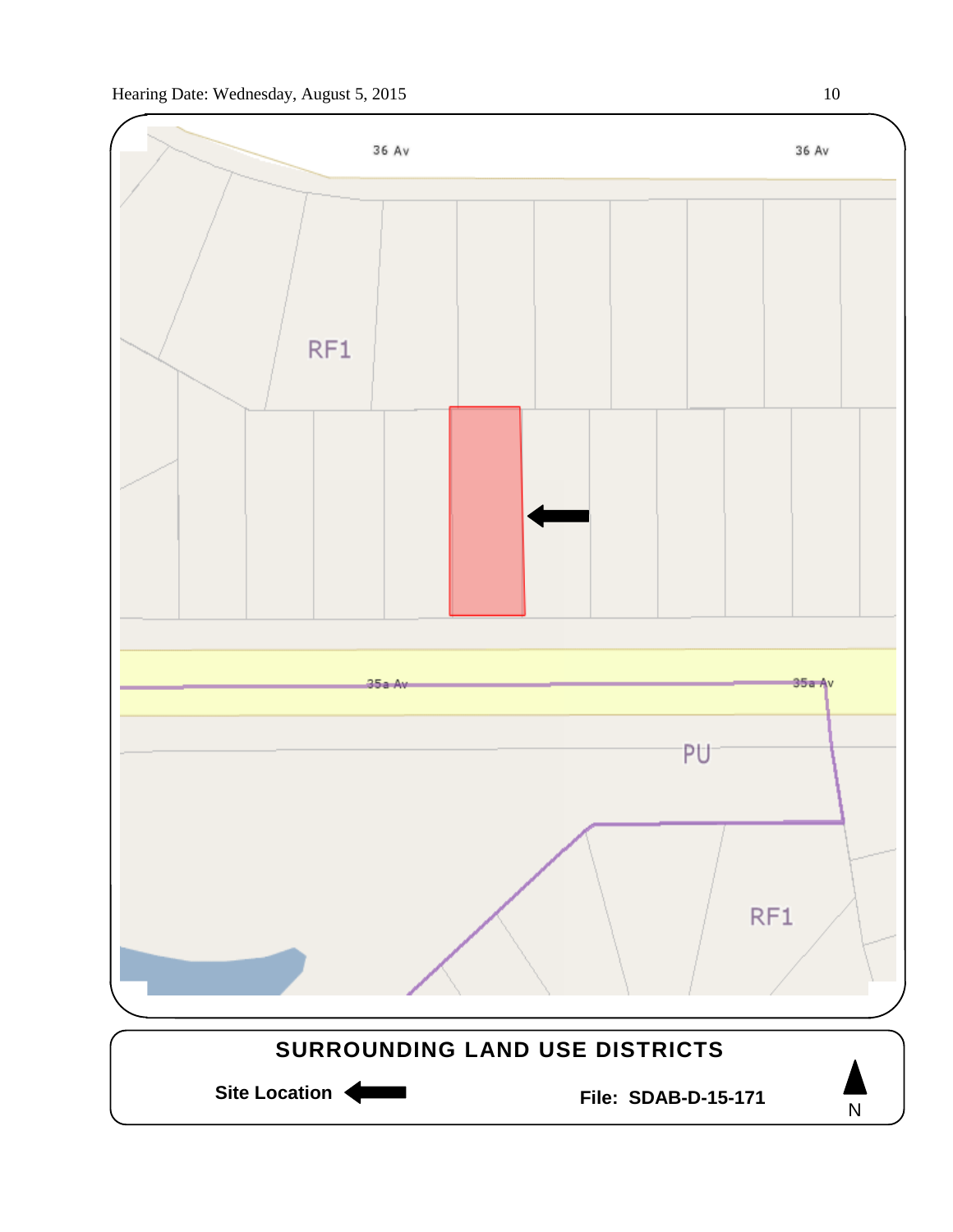| ITEM II: 10:30 A.M.                                    |                                                      | FILE: SDAB-D-15-169                                                                    |  |
|--------------------------------------------------------|------------------------------------------------------|----------------------------------------------------------------------------------------|--|
| AN APPEAL FROM THE DECISION OF THE DEVELOPMENT OFFICER |                                                      |                                                                                        |  |
|                                                        | <b>APPELLANT:</b>                                    |                                                                                        |  |
|                                                        | <b>APPLICATION NO.:</b>                              | 140968761-005                                                                          |  |
|                                                        | <b>APPLICATION TO:</b>                               | Construct an Accessory Building (rear<br>detached 2 Storey Garage - 5.72m x<br>12.50m) |  |
|                                                        | <b>DECISION OF THE</b><br>DEVELOPMENT AUTHORITY:     | Refused                                                                                |  |
|                                                        | <b>DECISION DATE:</b>                                | July 7, 2015                                                                           |  |
|                                                        | <b>DATE OF APPEAL:</b>                               | July 9, 2015                                                                           |  |
|                                                        | <b>MUNICIPAL DESCRIPTION</b><br>OF SUBJECT PROPERTY: | 10185 - 92 Street NW                                                                   |  |
|                                                        | <b>LEGAL DESCRIPTION:</b>                            | Plan 1021299 Blk 1 Lot 23A                                                             |  |
|                                                        | ZONE:                                                | RF2 Low Density Infill Zone                                                            |  |
|                                                        | <b>OVERLAY:</b>                                      | Mature Neighbourhood Overlay                                                           |  |
|                                                        | PLANS IN EFFECT:                                     | Riverdale Area Redevelopment Plan                                                      |  |
|                                                        |                                                      |                                                                                        |  |

### DEVELOPMENT OFFICER'S DECISION

REFUSED - The proposed development is refused for the following reasons:

1) Section 50.3(2) An Accessory Building or Structure shall not exceed 4.3m nor one Storey in Height.

Required: 4.3 m / 1 Storey Proposed height: 4.77 m / 2 Storey Exceeds by: 0.47 m / 1 Storey

2) Section 50.3(3)(a) The Site Coverage of Accessory Buildings, with or without a Garage Suite, or Structures shall not exceed 12%, unless a different standard is prescribed within the regulations contained within the relevant Zone.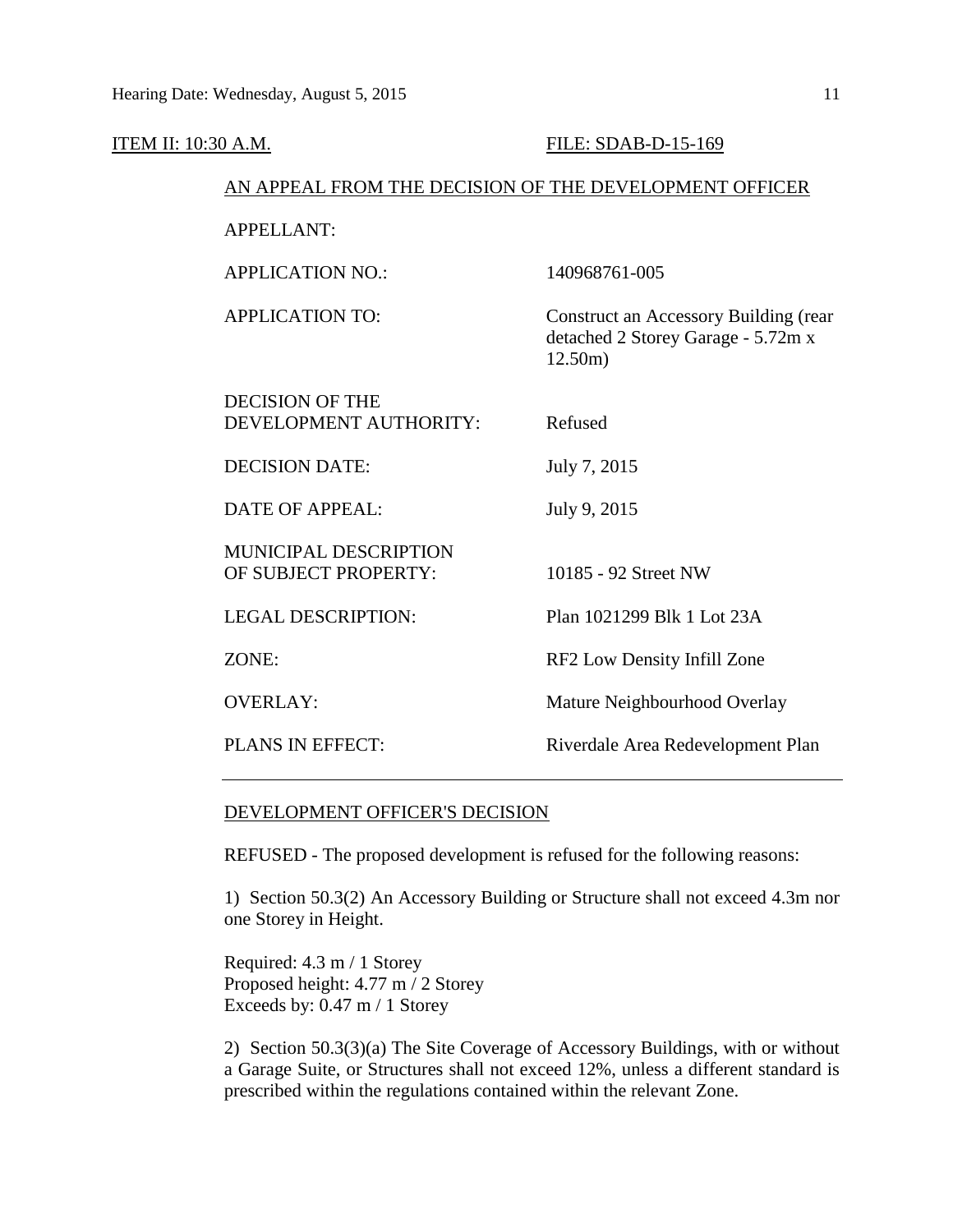Required maximum: 12% Proposed Garage site coverage: 21.78% (75.90 m2) Exceeds by: 9.78% (34.07 m2)

3) Section 120.4(7)(a) The maximum Total Site Coverage shall be 40%

Required maximum: 40% Proposed Total Site Coverage: 41.3 % (144.03 m2) Exceeds by: 1.3 % (4.68 m2)

4) Section 814.3(20) A rear detached Garage shall be fully contained within the rear 12.8 m of the Site.

Required: 12.8m Proposed distance: 14.94m Exceeds by: 2.14m

#### APPELLANT'S SUBMISSION

I was approved previously by the SDAB for this building which is at the framing stage. During construction we decided to reduce the size of the garage and eliminate some components. This was to accommodate neighbours to the east and west, at our will. We have never had problems or complaints from the neighbours, we just felt the building to be to obtrusive. With the jobs myself and my wife hold we just need the extra space. Our house is quite small, and we just need more space. I am a carpenter and have a lot of equipment that needs secure storage.

#### SUBDIVISION AND DEVELOPMENT APPEAL BOARD OFFICER'S COMMENTS

Section 6.1(2) states that "**Accessory** means, when used to describe a Use or building, a Use or building naturally or normally incidental, subordinate, and devoted to the principal Use or building, and located on the same lot or Site".

Section 50.1(2) states that "Accessory Uses and buildings are permitted in a Zone when Accessory to a principal Use which is a Permitted Use in that same Zone and for which a Development Permit has been issued."

On July 9, 2015, City Council signed and passed amendments to the *Edmonton Zoning Bylaw,* resulting in the following changes:

- 1) The removal of "Storeys" from the calculation of Height under Section 50.3(2);
- 2) The definition of Height in Section 6.1(49) is replaced with a new definition; and
- 3) Section 52 with respect to Height and Grade was deleted in its entirety and replaced with new regulations.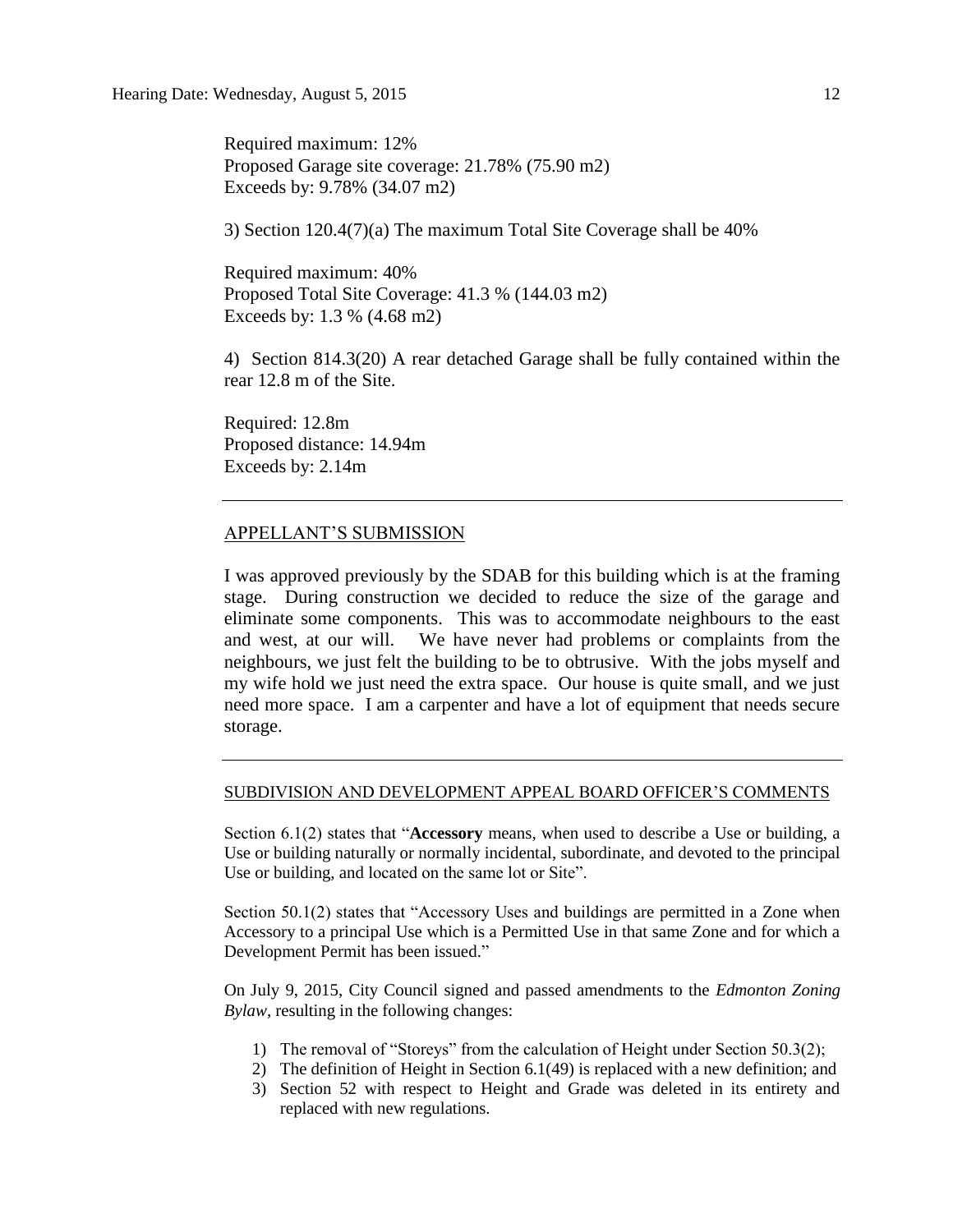With respect to **Accessory building or structure**, the recently amended Section 50.3(2) states:

In a Residential Zone:

1. …

- 2. an **Accessory building or structure** shall not exceed 4.3 m in Height, except:
	- a. as provided in the RPLt, RF4t, RF5t, TSDR, TSLR, BRH, BLMR, and BMR Zones, where the maximum Garage Height shall not exceed 5.0 m;
	- b. in the case of a Garage containing a Garage Suite where listed as a Permitted or Discretionary Use, where the Height shall be in accordance with Section 87.
	- c. in the case of a Garage containing a Blatchford Lane Suite, where the Height shall be in accordance with Section 997; and
	- d. as provided in subsections 50.4, 50.5.

The recently amended Section 6.1(49) defines **Height** to mean "a vertical distance between two points."

The recently amended Section 52 states the following with respect to **Height and Grade:** 

#### *52. Height and Grade*

- 1. The Development Officer shall calculate building Height by determining the roof type, and applying the following:
	- a. For hip and gable roof types Height shall be determined by measuring from the horizontal plane through Grade to the midpoint of the highest roof. The midpoint is determined to be between the end of the eave (intersection of the fascia board and the top of the roof sheathing, or less, in accordance with Section 44), and the top of the roof; or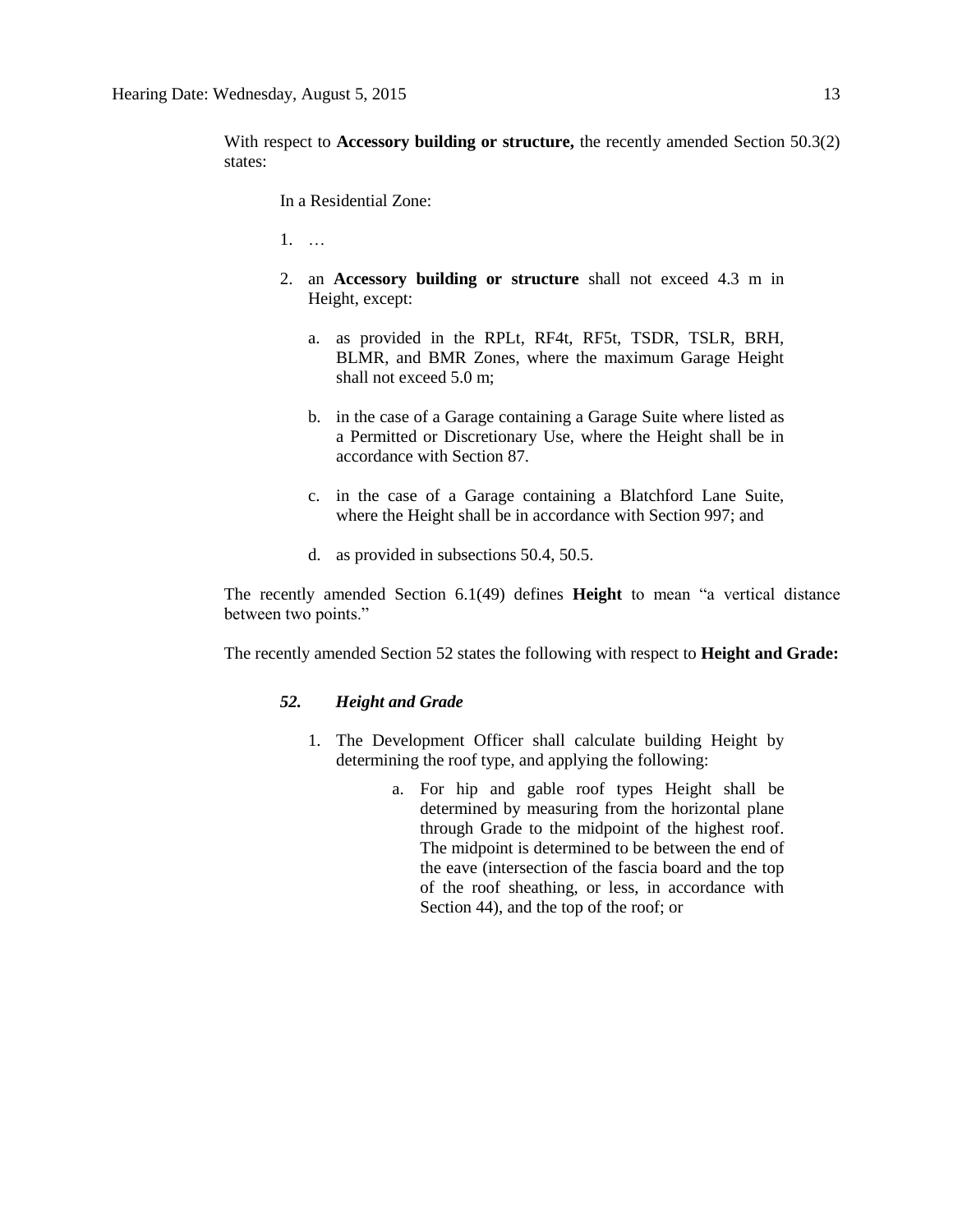

a. For the flat roof type, Height shall be determined by measuring from the horizontal plane through Grade to the midpoint of the highest parapet, provided the resulting top of the parapet is no more than 0.4 metres above the maximum Height allowed in the zone or overlay; or



c. For mansard and gambrel roof types, Height shall be determined by measuring from the horizontal plane through Grade to the midpoint of the highest roof. The midpoint is determined to be between the deck line and the top of the roof; or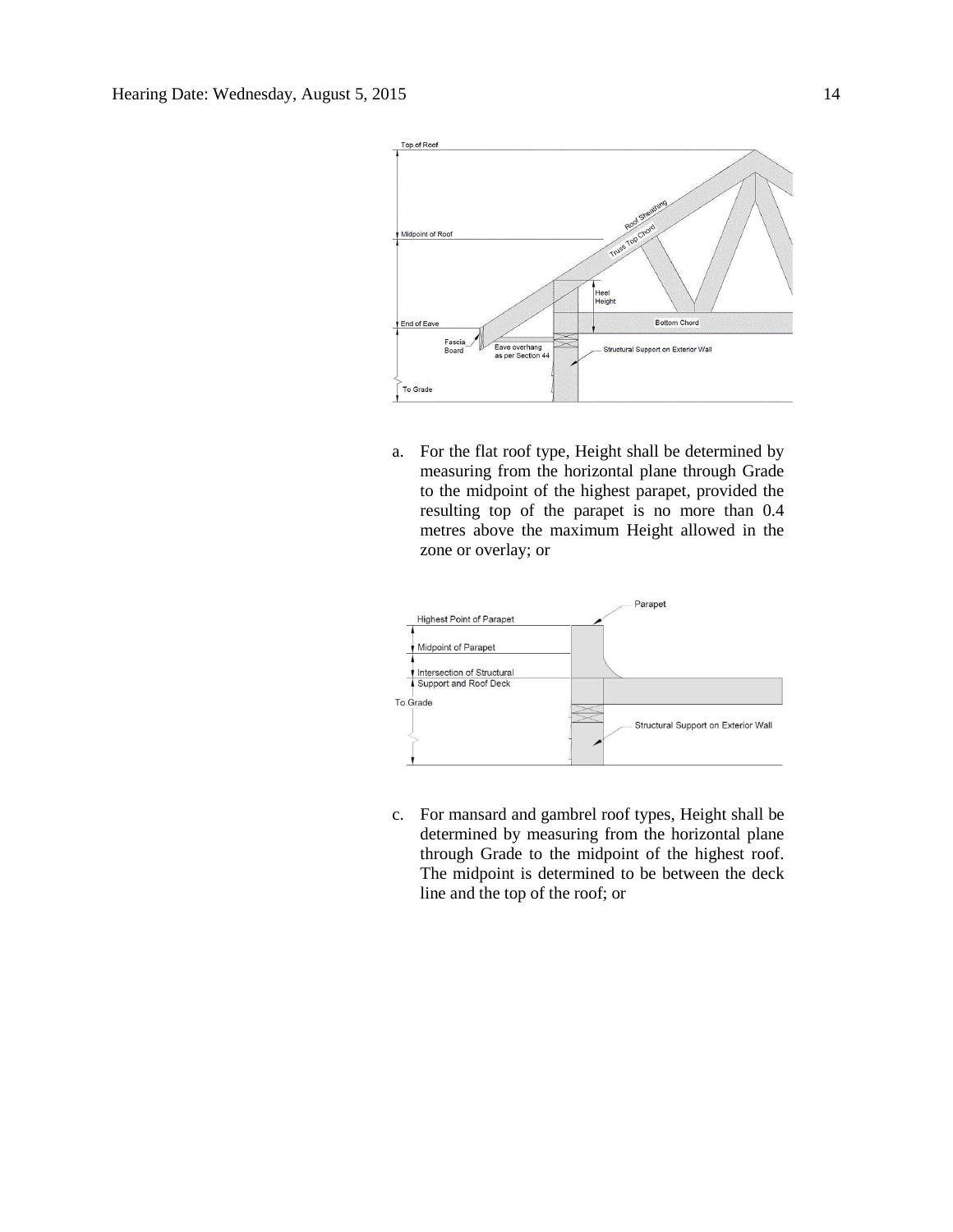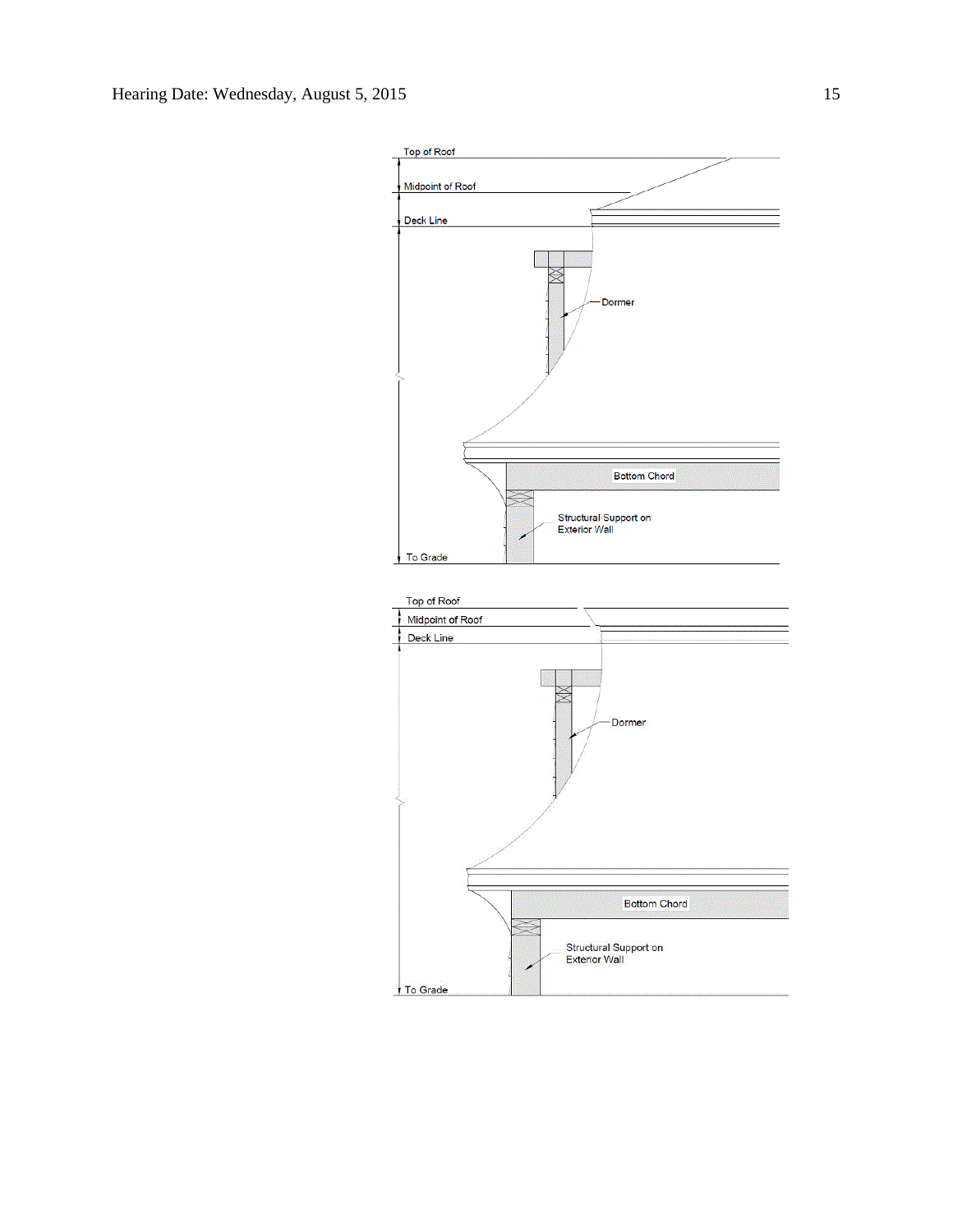

- d. For all other roof types, including saddle, dome, dualpitch, shed, butterfly or combination roofs, the Development Officer shall determine Height by applying one of the previous three types that is most appropriate for balancing the development rights and the land use impact on adjacent properties.
- 2. In determining whether a development conforms to the maximum Height permissible in any Zone, the following regulations shall apply:
	- a. in any Zone other than a Residential Zone, the following features shall not be considered for the purpose of Height determination: chimney stacks, either freestanding or roof mounted, steeples, belfries, domes, or spires, monuments, elevator housings, roof stairways, entrances, water or other tanks, ventilating equipment, skylights, fire walls, plumbing stacks, receiving or transmitting structures, masts, flag poles, clearance markers or other similar erections;
	- b. in any Residential Zone, those features specified in subsection 52.2(a) shall not be considered for the purpose of Height determination, except that the maximum Height of receiving or transmitting structures, where these are Satellite Signal Receiving Antennae or Amateur Radio Antennae and Support Structures, shall be calculated in accordance with the regulations of subsections 50.5 and 50.6, respectively, of this Bylaw.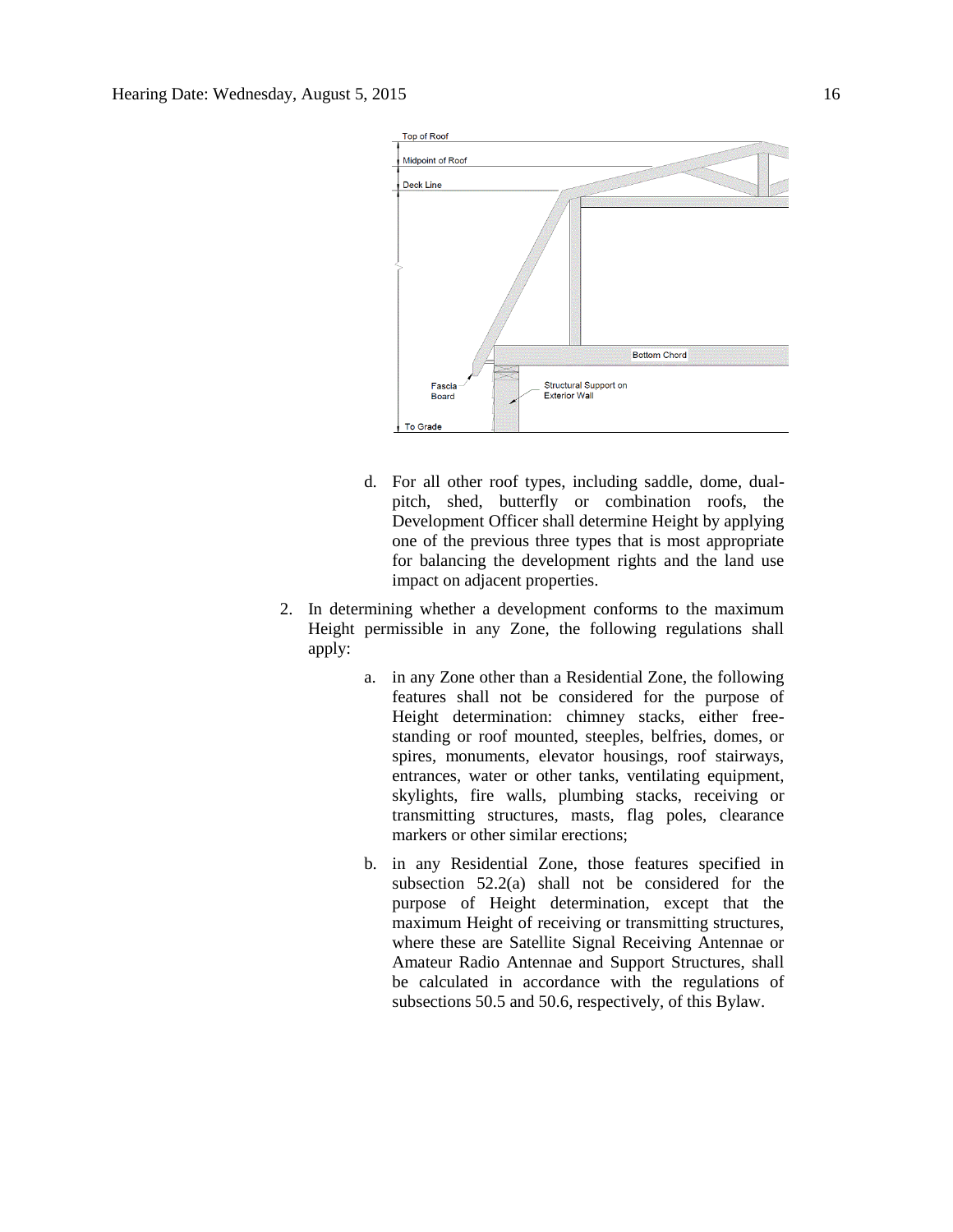The maximum Height for all other receiving or transmitting structures, other than those which may normally be required for adequate local television reception, shall be the maximum Height in the Zone, and not the maximum Height for Accessory buildings in Residential Zones specified in subsection 50.3(2);

- c. Where the maximum Height as determined by Section 52.1 is measured to the midpoint, the ridge line of the roof shall not extend more than [1.5](javascript:void(0);) m above the maximum permitted building Height of the Zone or overlay, or in the case of a Garage Suite the maximum permitted building Height in accordance with [Section](http://webdocs.edmonton.ca/InfraPlan/zoningbylaw/ZoningBylaw/Part1/Special_Land/87_Garage_and_Garden_Suites.htm)  [87](http://webdocs.edmonton.ca/InfraPlan/zoningbylaw/ZoningBylaw/Part1/Special_Land/87_Garage_and_Garden_Suites.htm) of this Bylaw.
- 3. An applicant shall submit, for any Development Permit to construct, rebuild or increase the Height of a structure, a grading plan that shows the elevation of the Site at each corner of the Site before and after construction;
- 4. The Development Officer shall determine Grade by selecting, from the methods listed below, the method that best ensures compatibility with surrounding development:
	- a. if the applicant can show by reference to reliable topographical maps that the elevation of the Site varies by no more than one meter in 30 lineal meters, the Development Officer may determine Grade by calculating the average of the highest and lowest elevation on the Site;
	- b. the Development Officer may determine Grade by calculating the average of the elevation at the corners of the Site prior to construction as shown on the applicant's grading plan;
	- c. the Development Officer may determine Grade by calculating the average elevation of the corners of the buildings on all properties abutting the Site or separated from the Site by a Lane;
	- d. for a Site where the highest geodetic elevation at a corner of the front property line is greater than the lowest geodetic elevation at a corner of the rear property line by 2.0 m or more, the Development Officer may determine Grade by calculating the average elevation of the front corners of the Lot, and along the side property lines a distance equal to the minimum front Setback in the underlying Zone from the front property line. This method is intended for small scale development with a single Principal building and is not intended to be used for Multi-unit Project Developments; or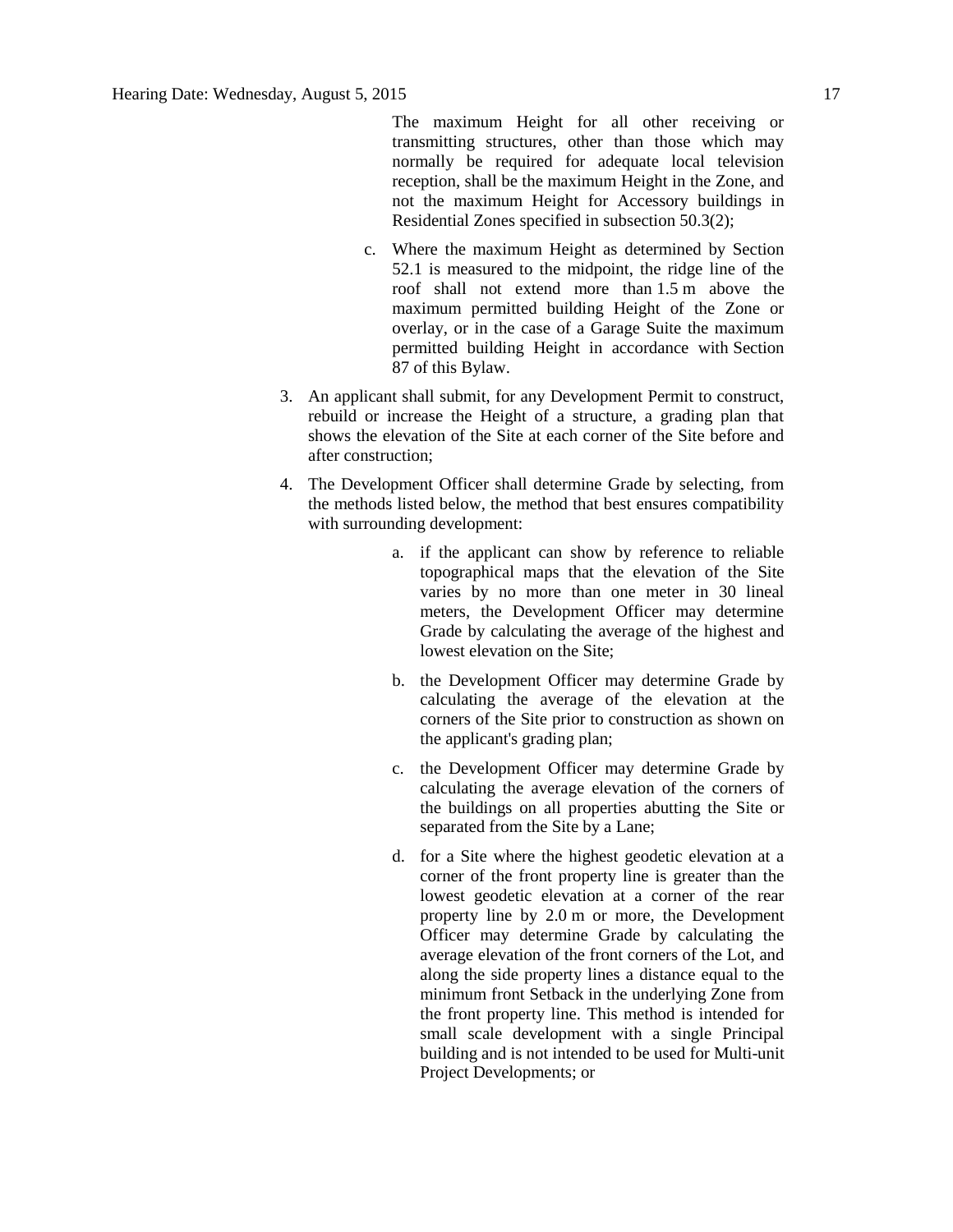- e. the Development Officer may use his variance power to determine Grade by a method other than the ones described in subsection 52.4. If so, this shall be a Class B Discretionary Development.
- 5. The applicant shall submit all information the Development Officer requires to determine Grade by the method the Development Officer chooses.

The Development Officer's determination of Height is based on the pre-amendment provisions.

#### **The Development Officer made the following determination:**

**1) Section 50.3(2) An Accessory Building or Structure shall not exceed 4.3m nor one Storey in Height.**

**Required: 4.3 m / 1 Storey Proposed height: 4.77 m / 2 Storey Exceeds by: 0.47 m / 1 Storey**

Section 50.3(3)(a) states the following with respect to **Accessory Buildings in Residential Zones**:

In a Residential Zone:

…

- 3. the Site Coverage of Accessory buildings, with or without a Garage Suite, or structure shall:
	- a. not exceed 12%, unless a different standard is prescribed within the regulations contained within the relevant Zone; and

**The Development Officer made the following determination:**

**2) Section 50.3(3)(a) The Site Coverage of Accessory Buildings, with or without a Garage Suite, or Structures shall not exceed 12%, unless a different standard is prescribed within the regulations contained within the relevant Zone.**

**Required maximum: 12% Proposed Garage site coverage: 21.78% (75.90 m2) Exceeds by: 9.78% (34.07 m2)**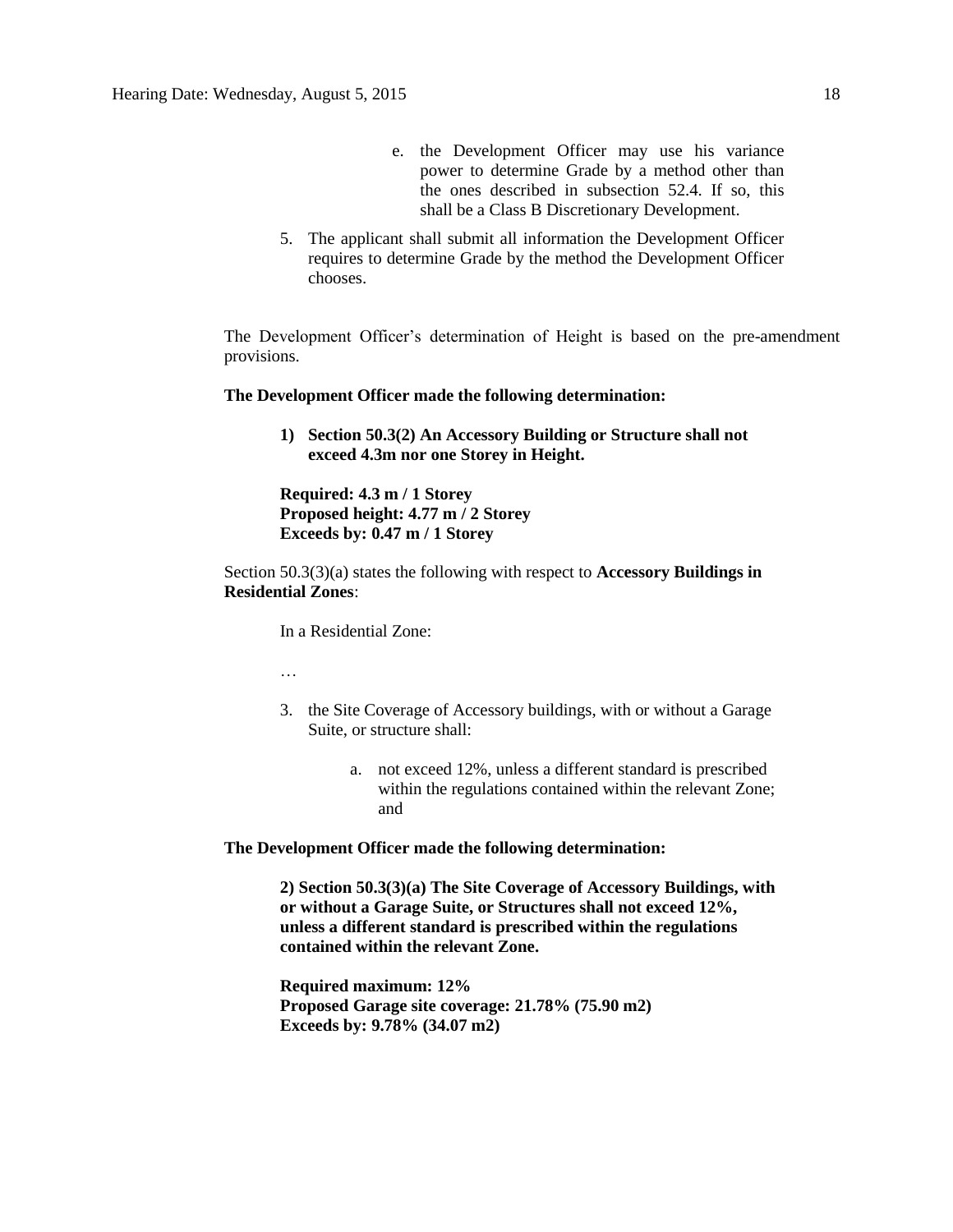Section 120.4(7)(a) states the following with respect to **Development Regulations for Permitted and Discretionary Uses:**

|                                                                                             | Principal<br>Dwelling/<br>building | Accessory<br>building | Principal<br>building with<br>attached<br>Garage | <b>Total Site</b><br>Coverage |
|---------------------------------------------------------------------------------------------|------------------------------------|-----------------------|--------------------------------------------------|-------------------------------|
| a. Single Detached<br>and Duplex<br>Housing - Site<br>area 300 m <sup>2</sup> or<br>greater | 28%                                | 12%                   | 40%                                              | 40%                           |

7. Maximum Site Coverage shall be as follows:

**The Development Officer made the following determination:**

**3) Section 120.4(7)(a) The maximum Total Site Coverage shall be 40%**

**Required maximum: 40% Proposed Total Site Coverage: 41.3 % (144.03 m2) Exceeds by: 1.3 % (4.68 m2)**

Section 814.3(20) with respect to **Development Regulations** under the **Mature Neighbourhood Overlay** states that "A rear detached Garage shall be fully contained within the rear 12.8 m of the Site."

**The Development Officer made the following determination:**

**4) Section 814.3(20) A rear detached Garage shall be fully contained within the rear 12.8 m of the Site.**

**Required: 12.8m Proposed distance: 14.94m Exceeds by: 2.14m**

Section 814.1 states that the **General Purpose** of the **Mature Neighbourhood Overlay** as follows:

… to ensure that new low density development in Edmonton's mature residential neighbourhoods is sensitive in scale to existing development, maintains the traditional character and pedestrian-friendly design of the streetscape, ensures privacy and sunlight penetration on adjacent properties and provides opportunity for discussion between applicants and neighbouring affected parties when a development proposes to vary the Overlay regulations.

Section 120.1 states that the **General Purpose** of the **RF2 Low Density Infill Zone** is "to retain Single Detached Housing, while allowing infill on narrow lots, including Secondary Suites under certain conditions."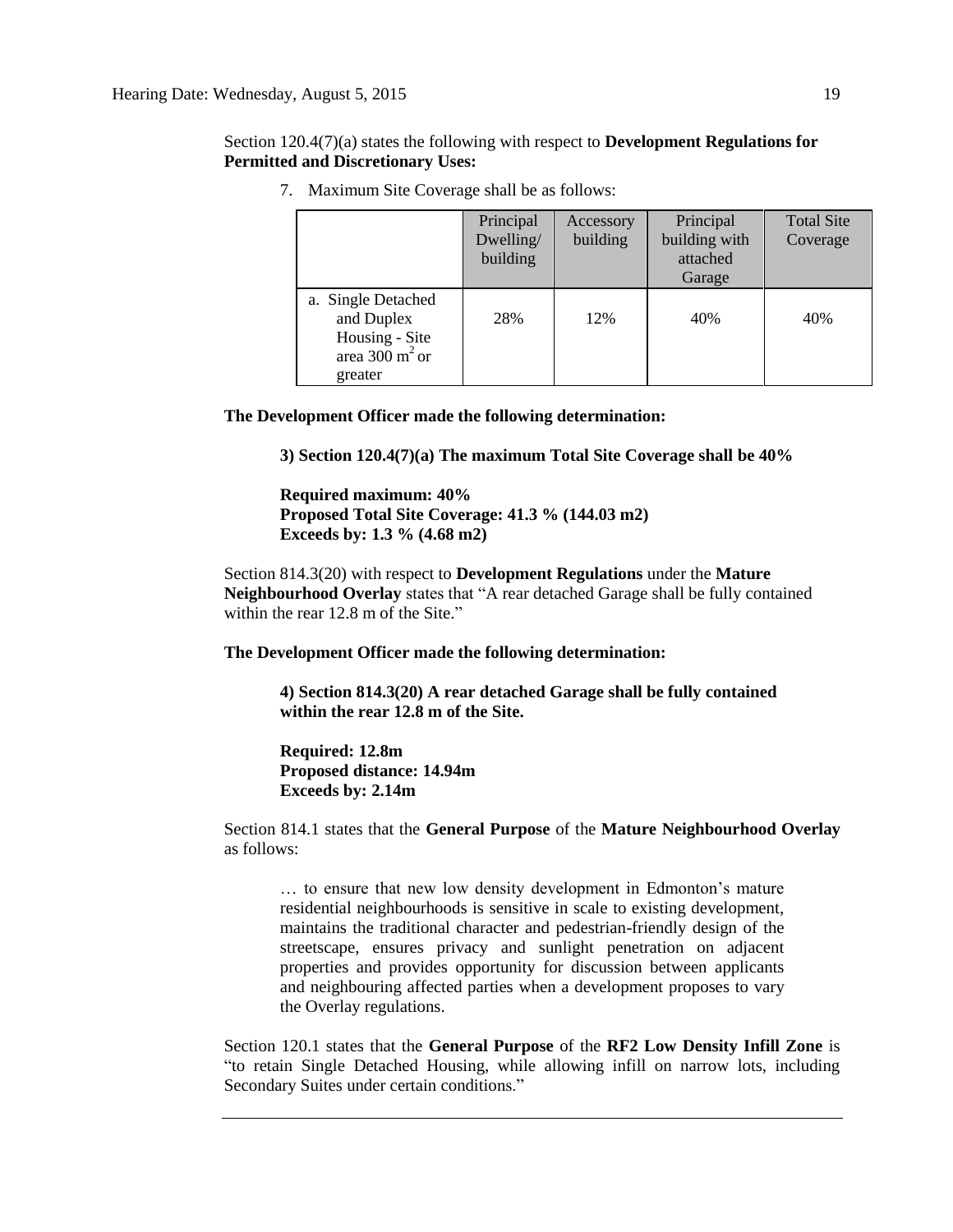#### NOTICE TO APPLICANT/APPELLANT

Provincial legislation requires that the Subdivision and Development Appeal Board issue its official decision in writing within fifteen days of the conclusion of the hearing. Bylaw No. 11136 requires that a verbal announcement of the Board's decision shall be made at the conclusion of the hearing of an appeal, but the verbal decision is not final nor binding on the Board until the decision has been given in writing in accordance with the Municipal Government Act.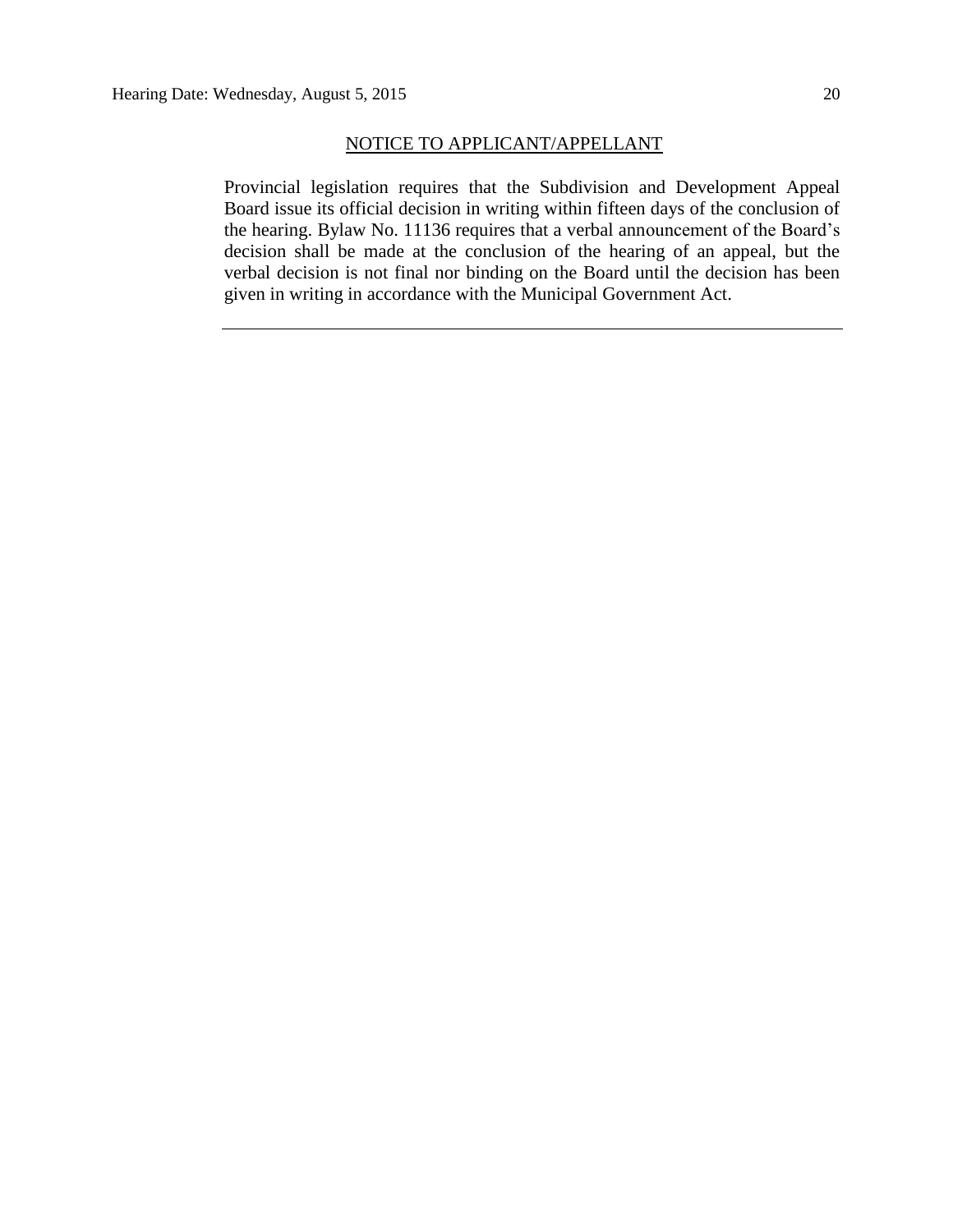

Site Location **Community Contracts** File: SDAB-D-15-169

N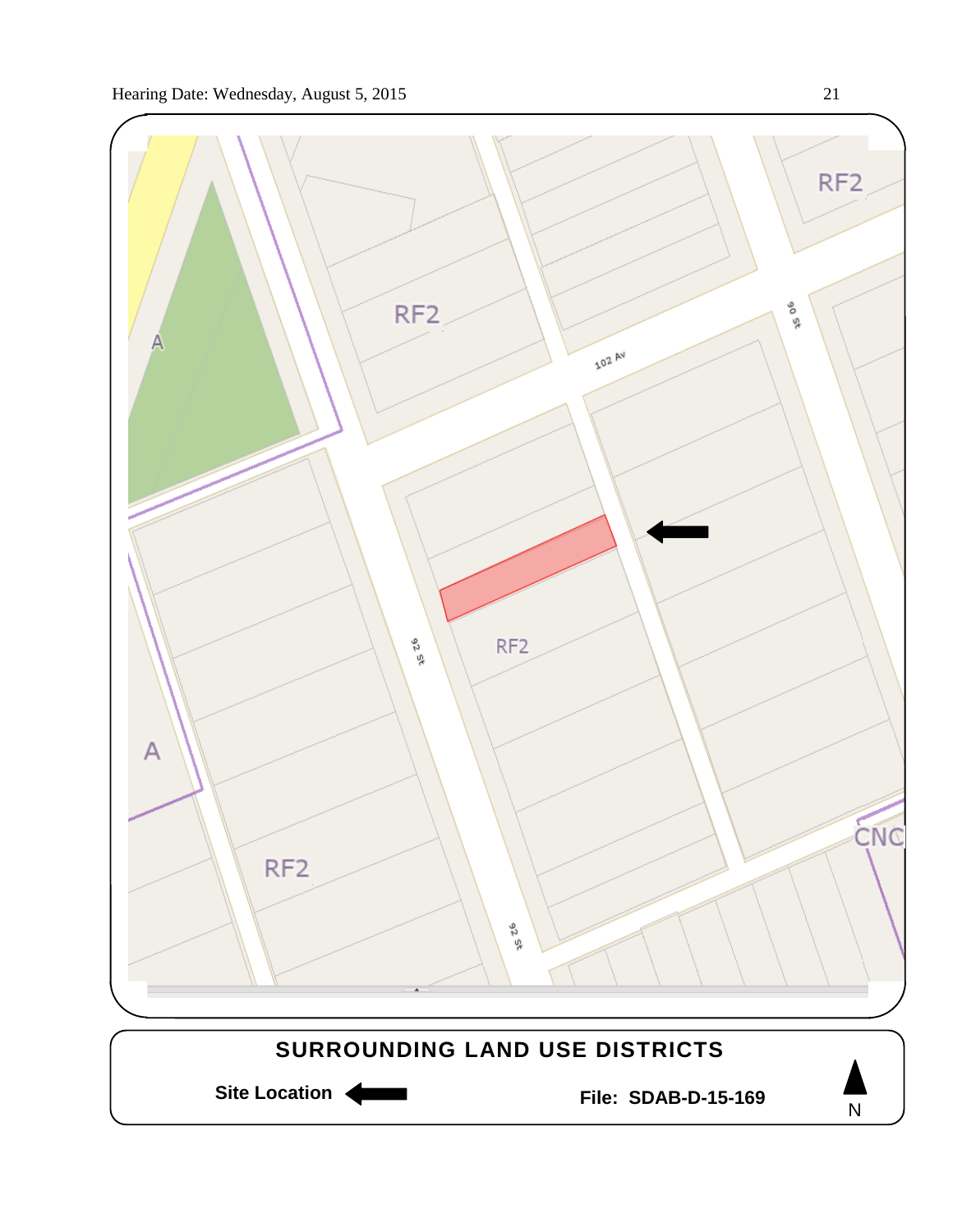| ITEM III: 1:00 P.M. |                                                        | FILE: SDAB-D-15-170                                                                                             |
|---------------------|--------------------------------------------------------|-----------------------------------------------------------------------------------------------------------------|
|                     | AN APPEAL FROM THE DECISION OF THE DEVELOPMENT OFFICER |                                                                                                                 |
|                     | <b>APPELLANT:</b>                                      |                                                                                                                 |
|                     | <b>APPLICATION NO.:</b>                                | 170694991-001                                                                                                   |
|                     | <b>APPLICATION TO:</b>                                 | Construct a Semi-detached House with<br>veranda and fireplace and to demolish a<br><b>Single Detached House</b> |
|                     | <b>DECISION OF THE</b><br>DEVELOPMENT AUTHORITY:       | Refused                                                                                                         |
|                     | <b>DECISION DATE:</b>                                  | June 30, 2015                                                                                                   |
|                     | <b>DATE OF APPEAL:</b>                                 | July 8, 2015                                                                                                    |
|                     | <b>MUNICIPAL DESCRIPTION</b><br>OF SUBJECT PROPERTY:   | 7324 - 81 Avenue NW                                                                                             |
|                     | <b>LEGAL DESCRIPTION:</b>                              | Plan 7884AH Blk 21 Lot 6                                                                                        |
|                     | ZONE:                                                  | RF3 Small Scale Infill Development Zone                                                                         |
|                     | <b>OVERLAY:</b>                                        | Mature Neighbourhood Overlay                                                                                    |
|                     | <b>PLANS IN EFFECT:</b>                                | N/A                                                                                                             |
|                     |                                                        |                                                                                                                 |

#### DEVELOPMENT OFFICER'S DECISION

REFUSED - The proposed development is refused for the following reasons:

1) Section 140.4(3)(a) The minimum Site area for Semi-Detached Housing shall be 442.2 m2;

Proposed: 399.5 m2 Deficient by: 42.7 m2

#### APPELLANT'S SUBMISSION

We would like to appeal the Development Officer's refusal to construct a family oriented Semi-Detached House at 7324-81 Avenue. The semi-detached house conforms to the intent of the RF3 Small Scale Infill Development Zone, was designed to be characteristic of the neighbourhood and will provide an opportunity for families to call home.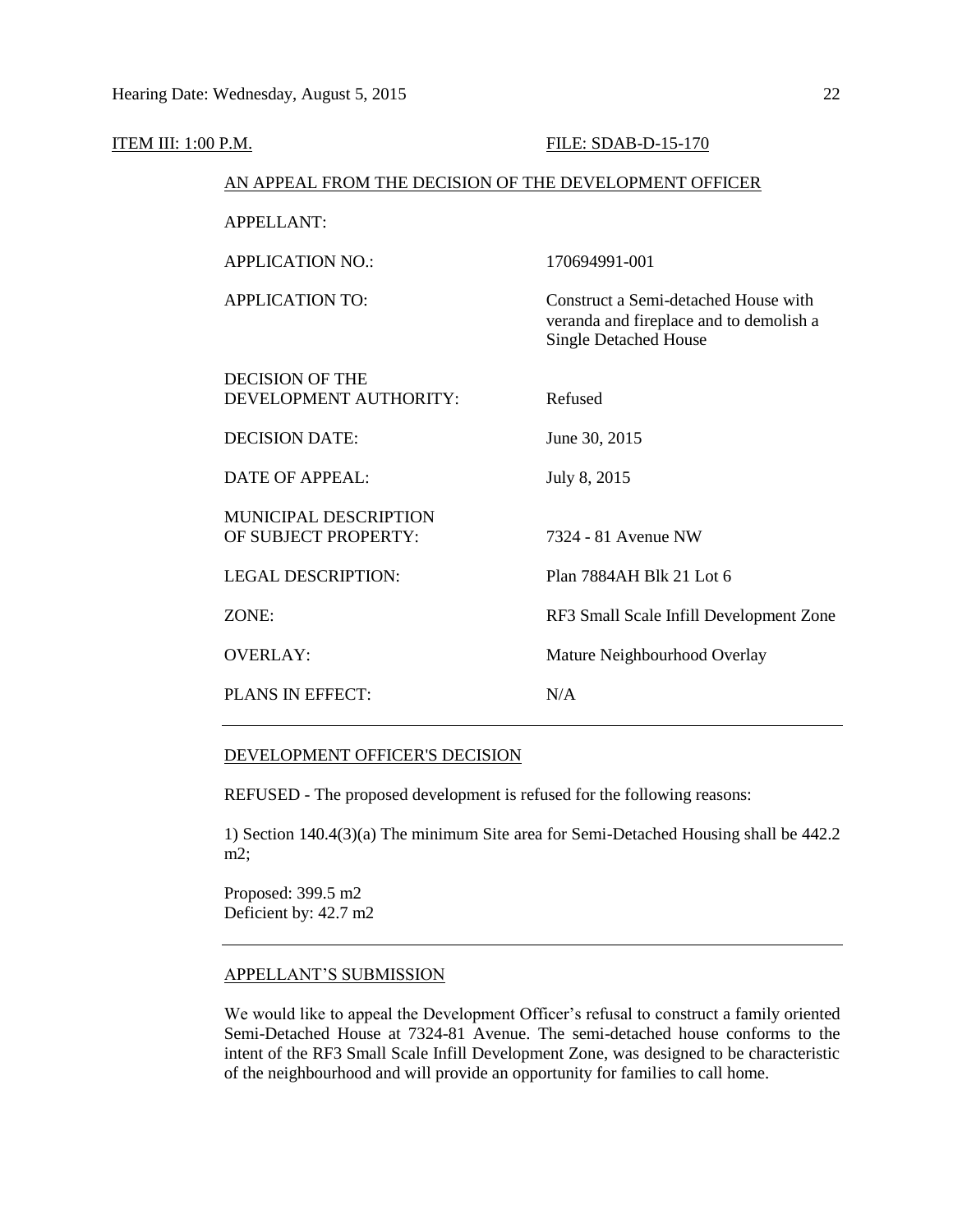This development is also supported by City Council and Neighbourhood objectives outlined in the City of Edmonton's Residential Infill Guidelines including:

1.To increase the supply of available family-oriented housing; defined as 3-bedroom homes with at grade access

2.Provide additional housing opportunities in mature neighbourhoods

3.To develop near community shopping centres (the site is abutting commercial uses at the rear)

4.Locate homes where they can support transit and maximize walkability (the site is one block south of Whyte Avenue and major transit routes)

5.Contribute to the renewal of old housing stock (the current home is vacant and has become dilapidated, our semi-detached will rejuvenate the property)

6.The home is compatible with the neighbourhood in terms of scale and architecture

#### SUBDIVISION AND DEVELOPMENT APPEAL BOARD OFFICER'S COMMENTS

**Semi-detached Housing** is a Permitted Use in the RF3 Small Scale Infill Development Zone under Section 140.2(8).

Section 7.2(8) defines **Semi-detached Housing** as follows:

…development consisting of a building containing only two Dwellings joined in whole or in part at the side or rear with no Dwelling being placed over another in whole or in part. Each Dwelling has separate, individual, and direct access to Grade. This type of development is designed and constructed as two Dwellings at the time of initial construction of the building. This Use Class does not include Secondary Suites or Duplexes.

Section 140.4(3)(a) states the following with respect to **Development Regulations for Permitted and Discretionary Uses:**

- 3. Site regulations for Semi-detached Housing:
	- a. the minimum Site area shall be  $442.2 \text{ m}^2$ ;

#### **The Development Officer made the following determination:**

**1) Section 140.4(3)(a) The minimum Site area for Semi-Detached Housing shall be 442.2 m2;**

**Proposed: 399.5 m2 Deficient by: 42.7 m2**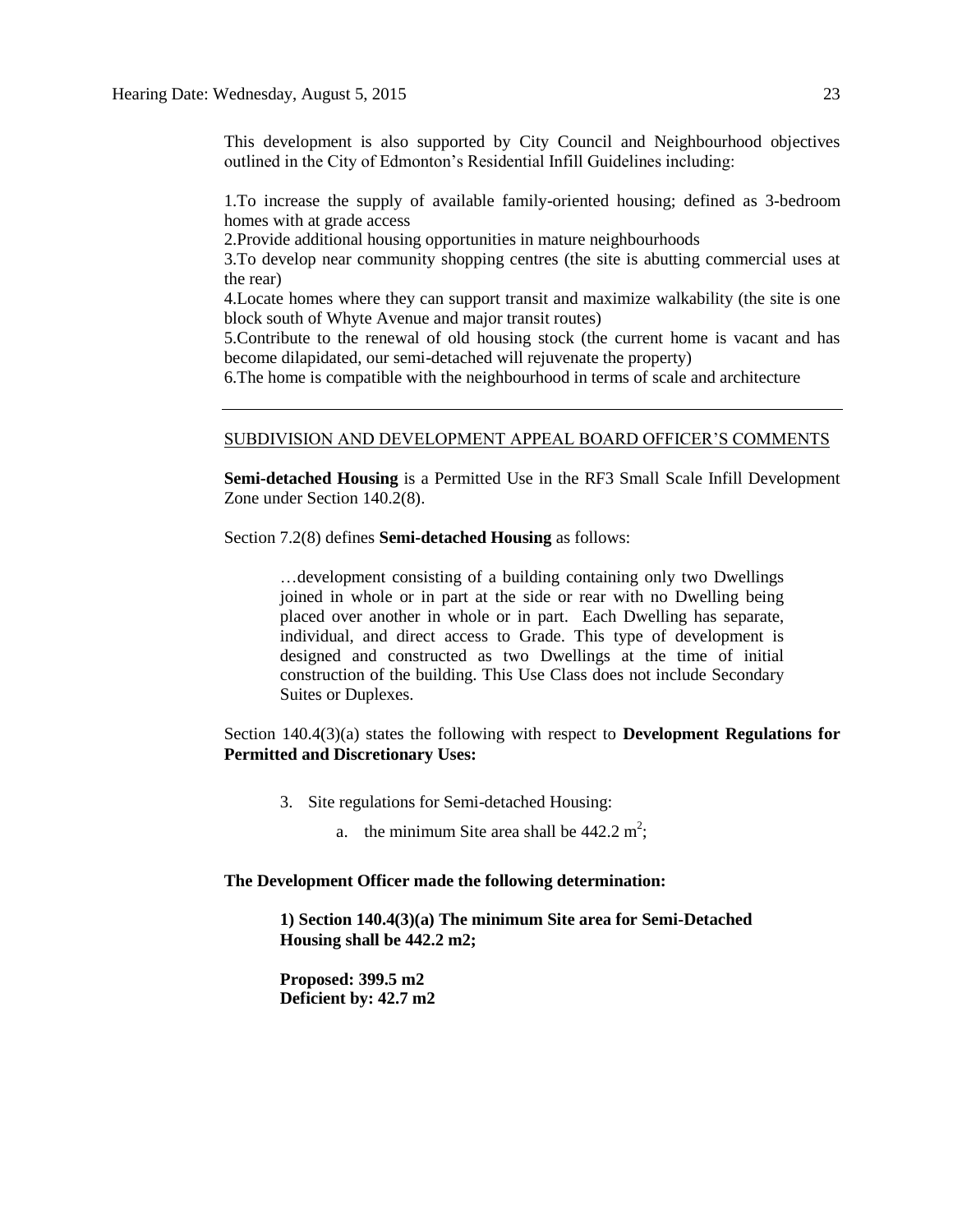Section 140.1 states that the **General Purpose** of the **RF3 Small Scale Infill Development Zone** is "to provide for Single Detached Housing and Semi-detached Housing while allowing small-scale conversion and infill redevelopment to buildings containing up to four Dwellings, and including Secondary Suites under certain conditions."

Section 814.1 states that the **General Purpose** of the **Mature Neighbourhood Overlay** as follows:

… to ensure that new low density development in Edmonton's mature residential neighbourhoods is sensitive in scale to existing development, maintains the traditional character and pedestrian-friendly design of the streetscape, ensures privacy and sunlight penetration on adjacent properties and provides opportunity for discussion between applicants and neighbouring affected parties when a development proposes to vary the Overlay regulations.

#### NOTICE TO APPLICANT/APPELLANT

Provincial legislation requires that the Subdivision and Development Appeal Board issue its official decision in writing within fifteen days of the conclusion of the hearing. Bylaw No. 11136 requires that a verbal announcement of the Board's decision shall be made at the conclusion of the hearing of an appeal, but the verbal decision is not final nor binding on the Board until the decision has been given in writing in accordance with the Municipal Government Act.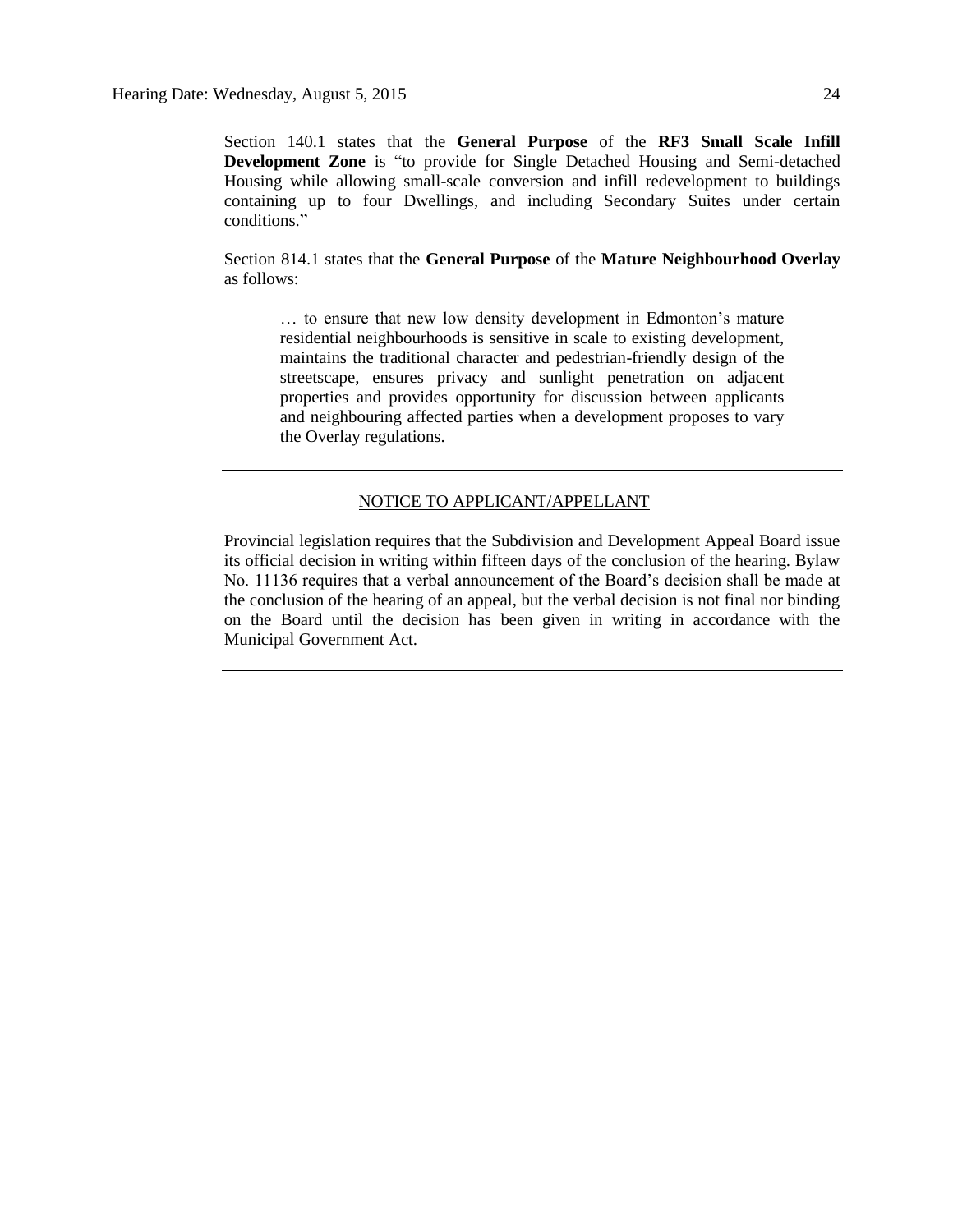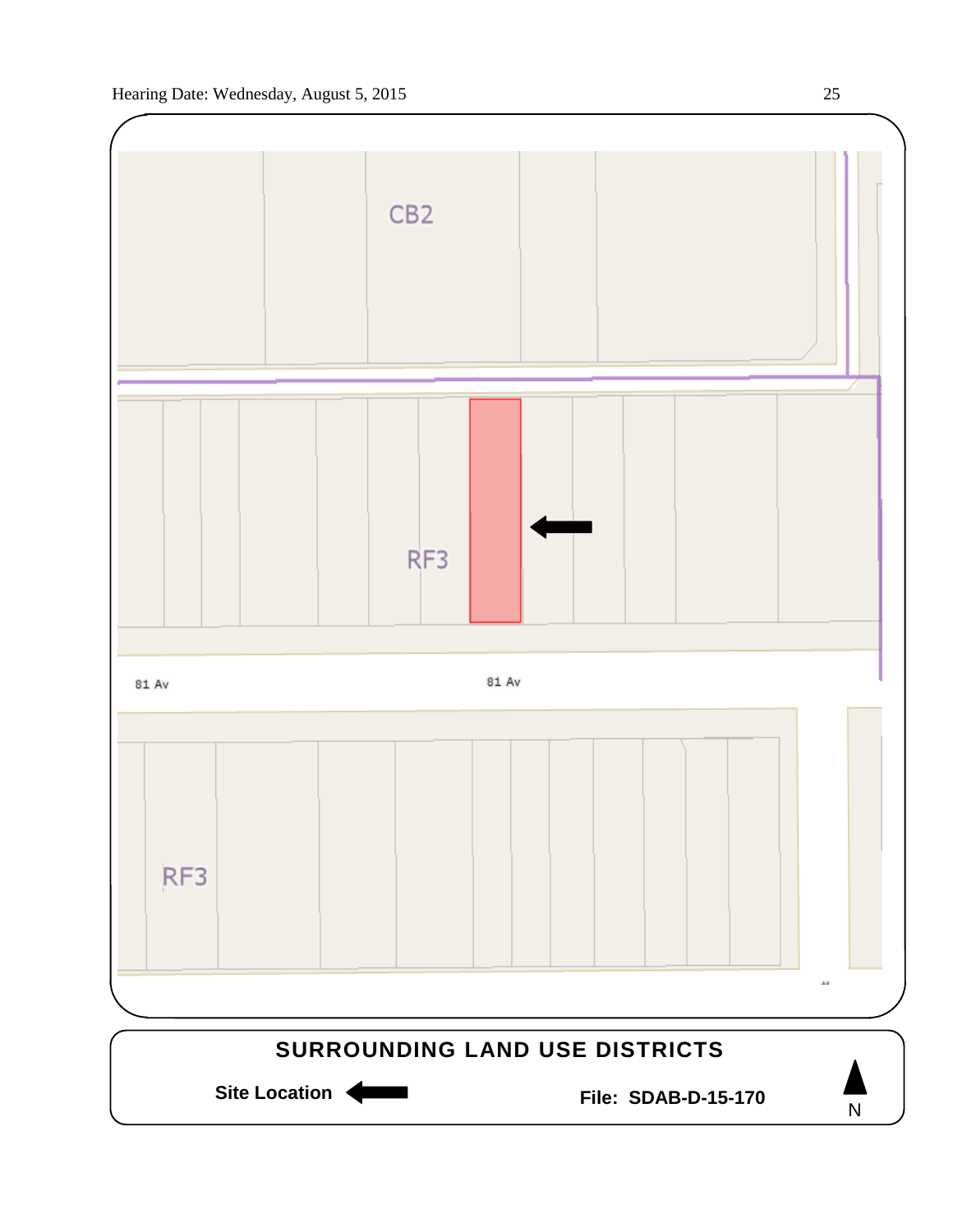| ITEM IV: 3:00 P.M. |                                                        | FILE: SDAB-D-15-168                                                      |
|--------------------|--------------------------------------------------------|--------------------------------------------------------------------------|
|                    | AN APPEAL FROM THE DECISION OF THE DEVELOPMENT OFFICER |                                                                          |
|                    | <b>APPELLANT:</b>                                      |                                                                          |
|                    | <b>APPLICATION NO.:</b>                                | 173111314-001                                                            |
|                    | <b>APPLICATION TO:</b>                                 | Construct an Accessory Building (rear<br>detached Garage, 8.53m x 7.93m) |
|                    | <b>DECISION OF THE</b><br>DEVELOPMENT AUTHORITY:       | Refused                                                                  |
|                    | DEVELOIS DATENTED ON TO AUGUST 12/13, 2015             |                                                                          |
|                    |                                                        |                                                                          |
|                    | OF SUBJECT PROPERTY:                                   | 5423 - 203 Street NW                                                     |
|                    | <b>LEGAL DESCRIPTION:</b>                              | Plan 0226719 Blk 1 Lot 91                                                |
|                    | ZONE:                                                  | <b>RPL Planned Lot Residential Zone</b>                                  |
|                    | <b>OVERLAY:</b>                                        | N/A                                                                      |
|                    | PLANS IN EFFECT:                                       | Grange Area Structure Plan<br>Hamptons Neighbourhood Structure Plan      |
|                    |                                                        |                                                                          |